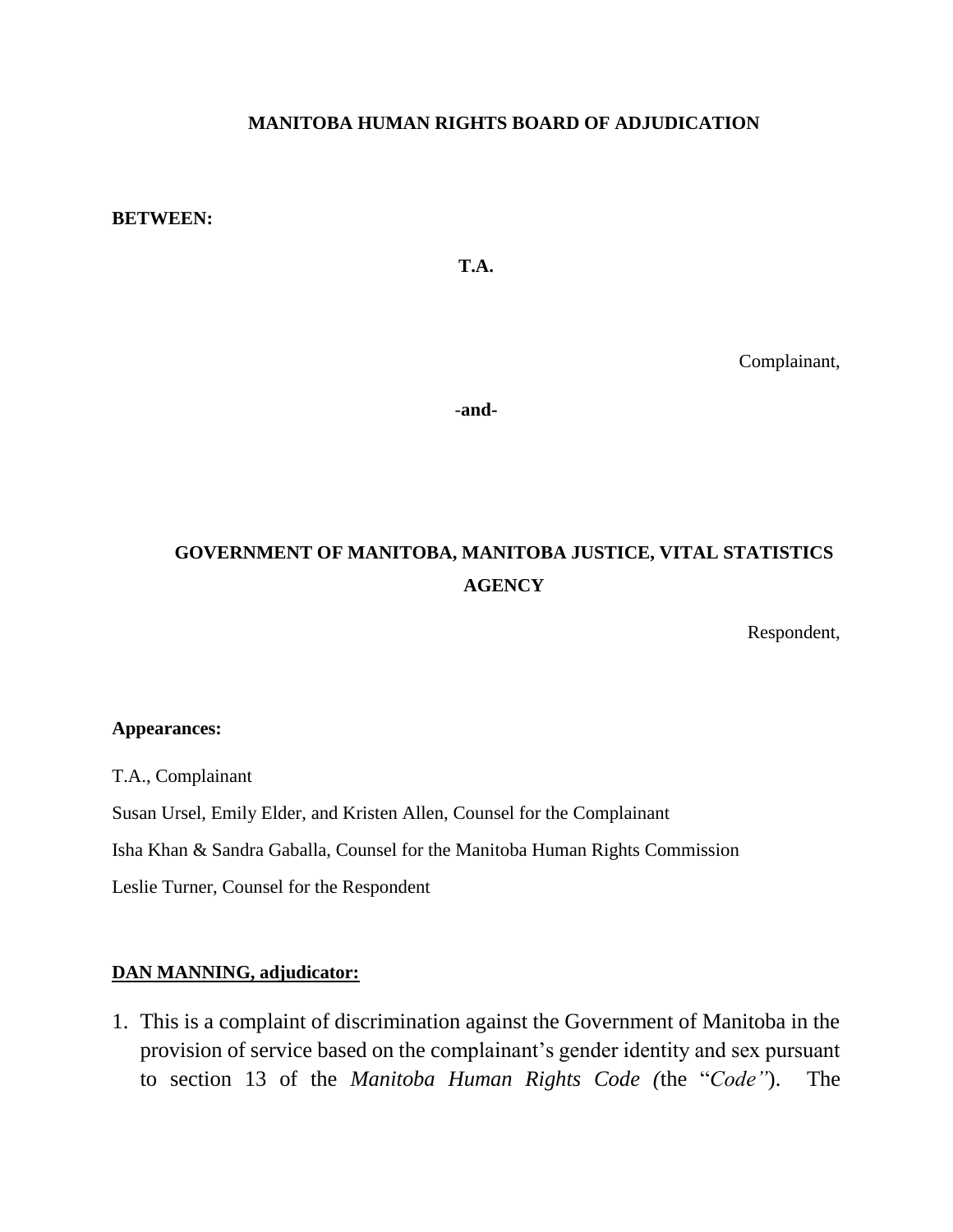complainant alleges that they were denied a request for a gender congruent birth certificate. Gender identity has been a protected ground in Manitoba since 2012.

- 2. The facts are uncontested. The complainant, T.A., is transgender and identifies as pangender. T.A.'s preferred gender pronoun is they/them and I will use their preferred pronoun throughout this decision. As a pangender individual, T.A. believes that neither "male" or "female" appropriately aligns with their sense of gender.
- 3. T.A. adopts a wide range of gender expression in order to feel whole and complete as a person. For instance, T.A. may choose to wear clothing typically associated with male and female gender. T.A. pursues interests which may be considered stereotypically male and others stereotypically female.
- 4. In early 2012, T.A. decided that they would like to pursue changes in sex designations for all their identity documents. T.A. was "severely ill" at the time and experienced periods of hospitalization. They were on long-term disability from work and experienced periods of "street homelessness." T.A. believed that having gender congruent documents would help to ameliorate their situation. In December 2013, T.A. made a request of the respondent to provide them with a birth certificate that was congruent to their gender identity.
- 5. The respondent is the Government of Manitoba, the Vital Statistics Agency. (the "Agency"). The Agency is responsible for issuing birth certificates to people who were born in Manitoba. The enabling legislation, the *Manitoba Vital Statistics Act* ("the *Act"*) requires all issued birth certificates to contain the particulars of a person's sex to be displayed on a birth certificate pursuant to section 32(3) of the *Act*. The terms "sex" and "sex designation" are not defined in the *Act,* nor does the *Act* list which "sex designations" are available. The practice of the *Agency* is to only allow the sex designation of "male" and "female" on Manitoba birth certificates.
- 6. In December 2013, the complainant wrote to the respondent, and requested to remove the sex designation from their birth certificate. In support of the request, the complainant attached a letter from their psychologist. The psychologist wrote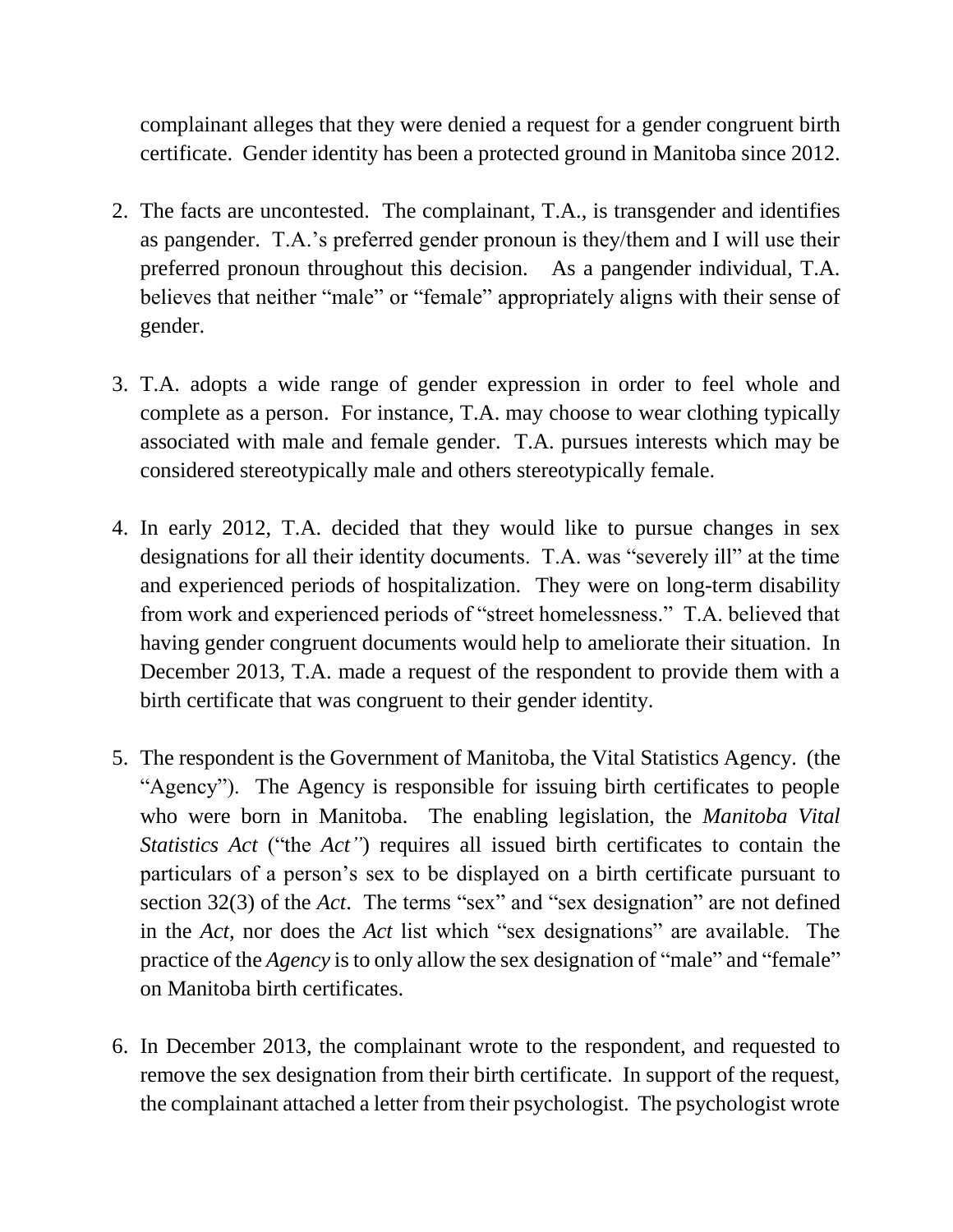that in her opinion, the applicant's gender identity did not accord with the sex designation on the birth certificate and requested a change on the birth registration to "X". T.A. wanted a birth certificate to use as a foundational document in order to obtain other forms of identification, for example, a passport. T.A. wished to travel to explore their South African heritage.

- 7. The then, (not current) Director and Chief Operating Officer of the Agency wrote back in January 2014 and advised that the only sex designations available to anyone was either "M" for male or "F" for female. T.A. was advised that no other sex designations are available and sex designations must be displayed on all Manitoba Birth Certificates. This practice continues today.
- 8. The complainant decided not to pursue a birth certificate. In February 2015, the complainant filed a Complaint of Discrimination under the Manitoba Human Rights Code.
- 9. The Commission and the complainant called other witnesses, two of them were qualified as experts. I will refer to their evidence later in this decision.
- 10.The respondent called one witness; the current Director of the Vital Statistics Agency. She gave evidence about Agency procedures, policies, and practices. She was not acting as director at or around the time that T.A.'s request was made and denied.
- 11.She testified that the process involving the registration of sex for a newborn is as follows. The parents of a newborn in Manitoba, or some other "informant" will complete a Registration of Birth form within days of birth. The document requires, among other things, information about the parents, the newborn's name and sex. The Registration of Birth only permits "Male" or "Female" as options with regards to sex. Once the document is completed, it is then passed along an "event registrar", who is usually a nurse, midwife, or someone employed by the hospital. The event registrar checks the form for accuracy and completion and forwards it to the Agency*.* Staff from the Agency conduct another check for accuracy, and compliance and if satisfied will register the information in the provincial vital event registry. When someone requests a birth certificate, they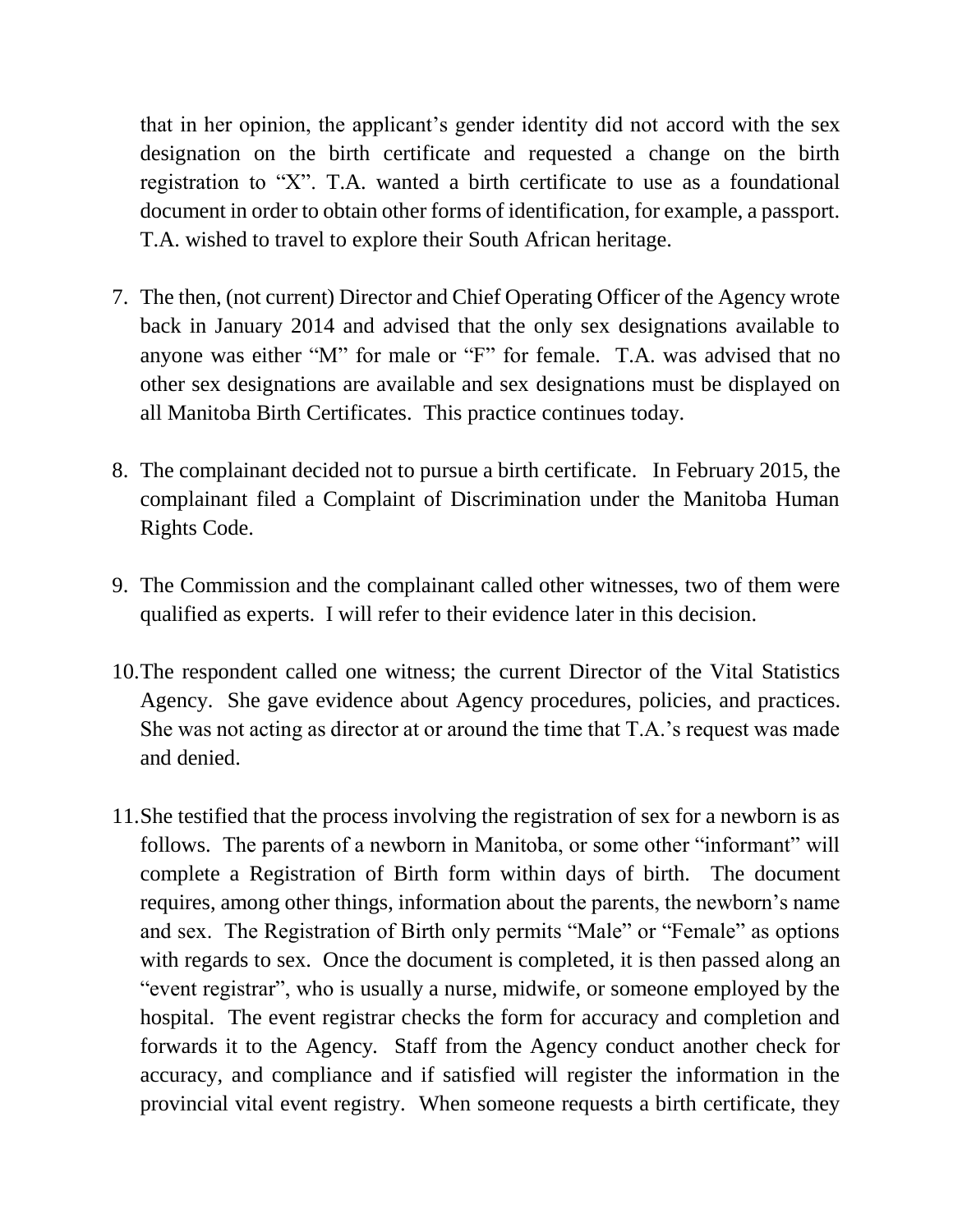are provided with a document that is an "extract" of the information contained in the provincial vital event registry, which in turn reflects the Registration of Birth document.

12.In addition to registering and providing documentation regarding vital events, the Agency has information sharing agreements with other organizations. Data is provided to, among others, Statistics Canada, the Public Health Agency of Canada, and Manitoba Centre for Health Policy. These agencies study and publish information so that various population trends can be studied. Information with regards to the sex of an individual is part of the verification or validation of vital event data and it is one of the fields that is sought after by the individuals who consume vital statistics data for policy making and research purposes. In support of the practice to issue only male and female sex designations, the Director referred to a document titled, "The Principles and Recommendations for a Vital Statistics System" which states:

"Sex refers to the biological characteristic and it is needed to describe a newborn child, a decedent or a foetal death. Data should be categorized into "male" and "female" and in case of a foetal birth, the category "unknown" is also appropriate.

Vital statistics disaggregated by sex serve various purposes. For example, data on live births by sex is used to calculate the sex ratio at birth. Unusual changes in the ratio of male to female births may indicate gender-biased registration problems and an unusually high or low sex ratio at birth may indicate some degree of gender preference in society. Infant deaths and deaths by sex allow analysis of mortality differences by sex."

- 13.The Director testified that only the binary options of "male" and "female" are available on the registration of birth form because at the time of birth, the only information available relates to observable primary physiological sex characteristics. The Director testified that only "male" and "female" comprise "sex" and that no information is collected about the "gender" of individuals.
- 14.It is possible for a person born in Manitoba to change their "sex designation". Section 25 of the *Act* outlines the procedure. In addition to the proscribed fees,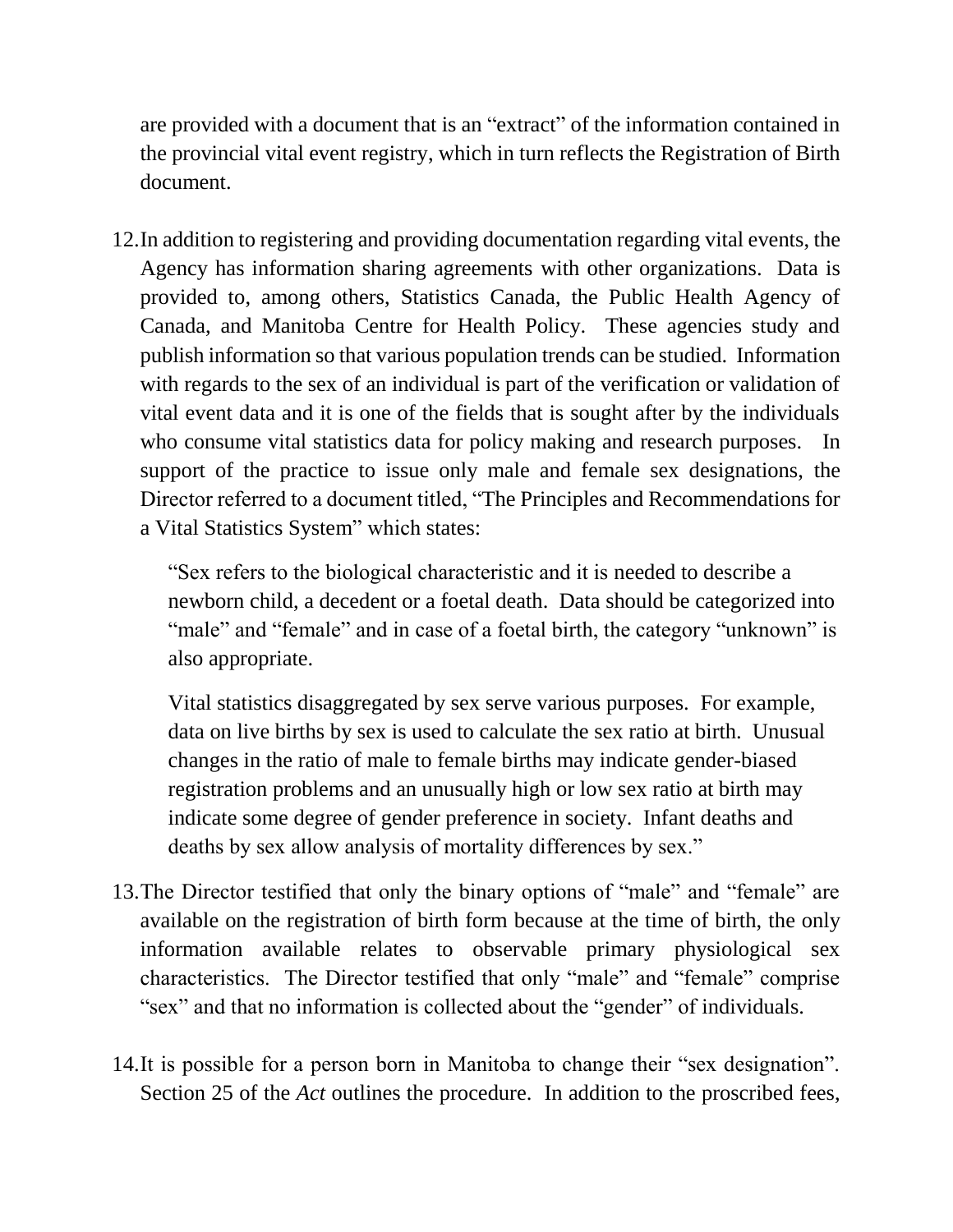a "Change of Sex Designation" application form must be completed and submitted.

- 15.A copy of the Change of Sex Designation paperwork was filed as an exhibit in the Agreed Book of Documents. It is approximately 12 pages in length. In "Section F," an applicant is required to make a Statutory Declaration that "I identify with the requested sex designation of:", followed by two boxes marked "Male" and "Female". One box must be selected. "Section G" requires a health care professional to indicate, whether in their professional opinion, the applicant's current "sex designation of," followed by two boxes marked "Male" and "Female", "is inconsistent with the sex with which the applicant identifies." Once again, only one box must be selected. The health care professional must also indicate whether, in their professional opinion, the applicant's sex designation of Male or Female is consistent with the sex designation with which the applicant identifies.
- 16.The director testified that an applicant cannot change their sex designation to anything other than "male" or "female" based on her understanding of the purpose of the *Act* and the mandate of the Agency*.* Furthermore, the *Act* requires that sex be displayed on all birth certificates. Of the 13 other Canadian jurisdictions that issue birth certificates, eight, including Manitoba continue to print male and female only. Five provide for a third option, and of those five, three provide an option for not printing sex.
- 17.The Director testified that the complainant did not complete the change of sex designation paperwork, so it was not possible to accommodate a change of sex designation. She confirmed, however, that the complainant would not have been issued a birth certificate with an "X" sex designation, nor could the complainant have been issued a birth certificate with no sex designation at all.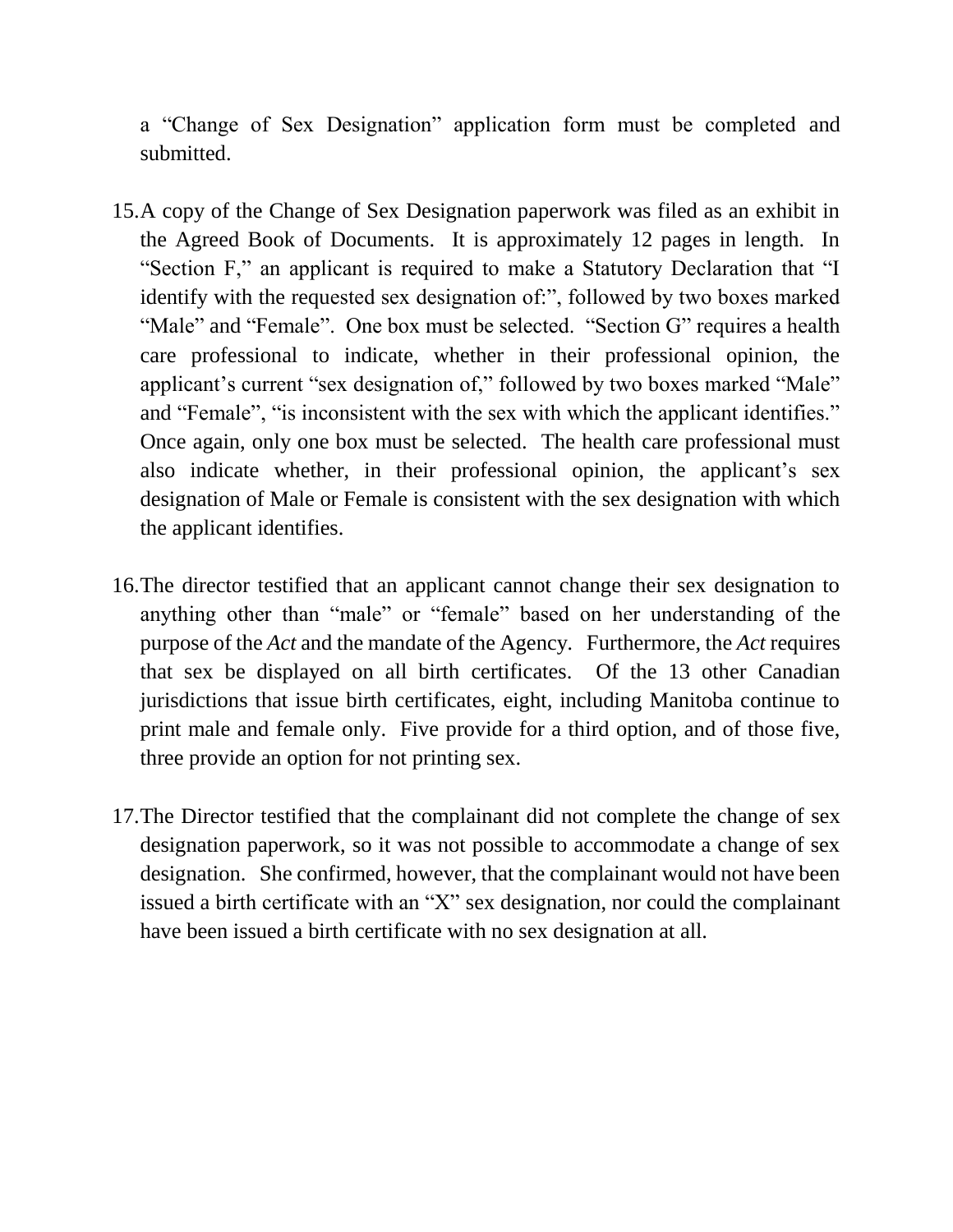#### *Section 9(2)(g): "Gender Identity"*

- 18.The discrimination alleged in this case is based on gender identity as a protected ground pursuant to section 9(2)(g). Gender identity was added as a ground for discrimination to the *Code* in June 2012 but is left undefined. As this case is the first adjudication in Manitoba on the ground of "gender identity", it is necessary to discuss the meaning of "gender identity" as it appears in the context of the *Code.*
- 19.The Commission and the complainant called two expert witnesses. The first was Dr. Reese Malone who was qualified as a witness in the area of trans and nonbinary adult health and related clinical experience with medical transitioning in the context of gender dysphoria. It was agreed that Dr. Malone was qualified to give expert evidence because he has "acquired special or peculiar knowledge" through his education and clinical experience. The second was Dr. Corinne Mason who was qualified as an expert in gender studies, queer identity, LGBTQ2IA experiences and intersectionality. The respondent did not object to either witness' qualifications and I found that both were qualified to give expert evidence given their level of education, profession and clinical experiences. I found both witnesses' evidence necessary and appropriate. (See *R v. Mohan,*  [1994] 2 SCR 9 at p. 21; and *White Burgess Langille Inman v. Abott and Haliburton Co.,* 2015 SCC 23 at paras. 19-24) The following is my understanding of gender and its implications and subsequent analysis.
- 20.The evolution of the concept of gender identity has given rise to specialized uses of words that are more nuanced than they appear in everyday speech. A person's "sex" in the context of this decision refers to their physical anatomy. At birth, a child's biological sex is recorded in their birth registration by a parent, or medical professional. That registration is based on the appearances of the newborn's genitalia. Almost everyone is born either male or female and that sex is designated or "assigned" at birth. There are some individuals who are born "intersex." An intersex individual is someone born with variations in their biological sex characteristics and are neither exclusively physiologically male or female. The evidence of the Director was that an "intersex" birth is extraordinarily rare and that in her review of the records of the preceding five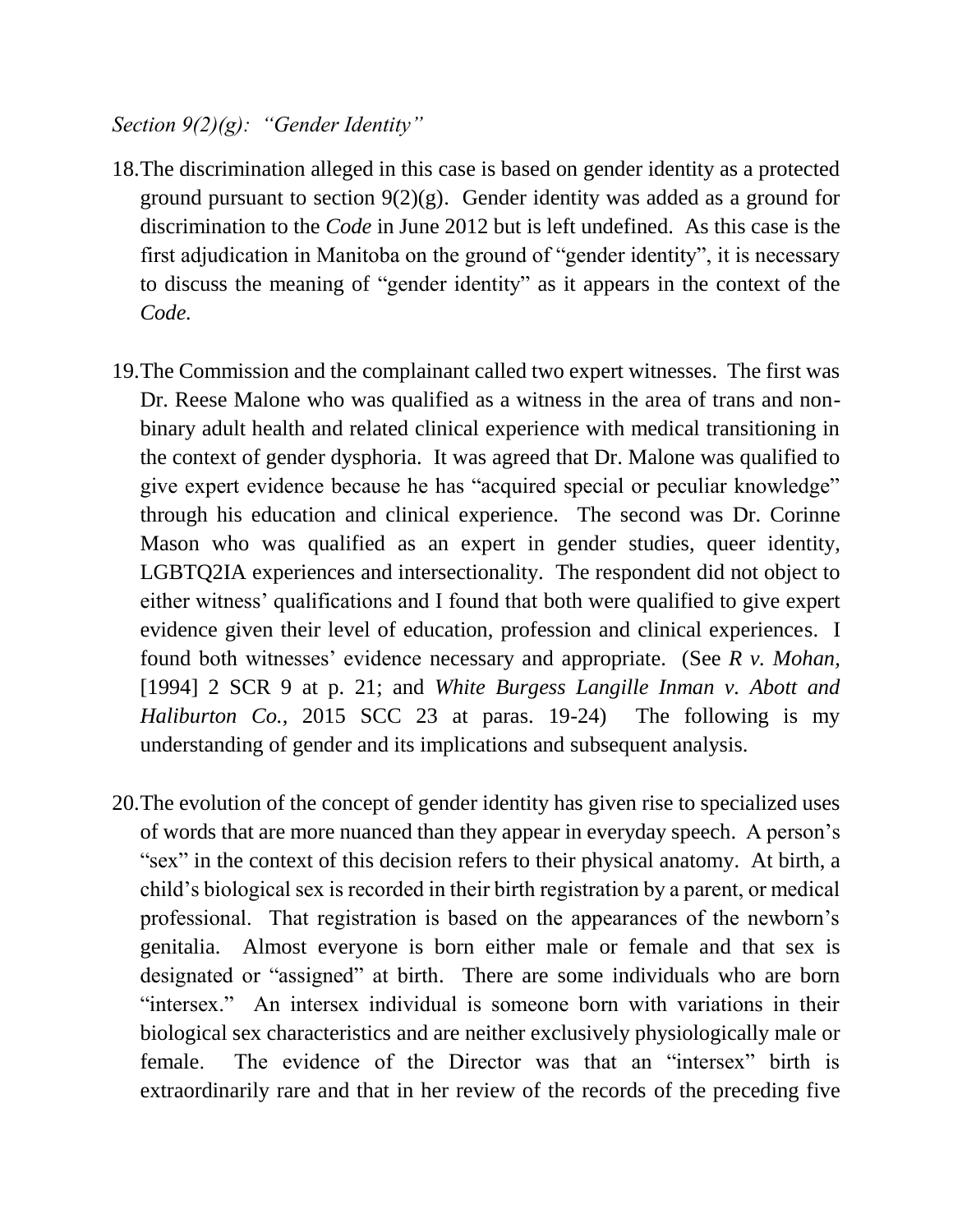years, she could find no instance of an "intersex' person born that survived very long past birth.

- 21."Gender" is a system that outlines roles, behaviours, and expressions deemed acceptable on the basis of an individual's birth sex. For example, if a person is born anatomically female, gender would be the system that informs that person what roles they should play, and what behaviours they should engage in to conform to society's idea of what it is to be "female." The same is true for being "male"
- 22."Gender identity" is a concept that is central to personhood. It is a psychological self-awareness of one's conscious self in relation to gender. An individual's gender identity may align with their birth sex, or it may not. It also may change. "Gender expression" is the way an individual presents and communicates their gender identity. It can be expressed through clothing, speech, body language, hairstyle, or voice. Other examples of gender expression are choice of name and personal pronouns.
- 23.A person may communicate their gender expression in a way that is consistent with their gender identity but not always. Some individuals will choose a gender expression that is inconsistent with their gender identity for reasons of safety, security, or to conform with social standards. For example, a person who was assigned "male" at birth may identify with being female but choose to dress as a man in public to avoid discrimination. Dr. Malone testified that those who conceal their gender identity often face a profound negative impact on their mental health and wellbeing.
- 24.People whose gender identity is incongruent to their biological sex, such as transgender, pangender, and other non-binary people are a historically disadvantaged and discriminated against population.
- 25.The Human Rights Tribunal of Ontario confirmed the historical disadvantage of trans and non-binary people in *XY v. Ontario (Government and Consumer Services)*: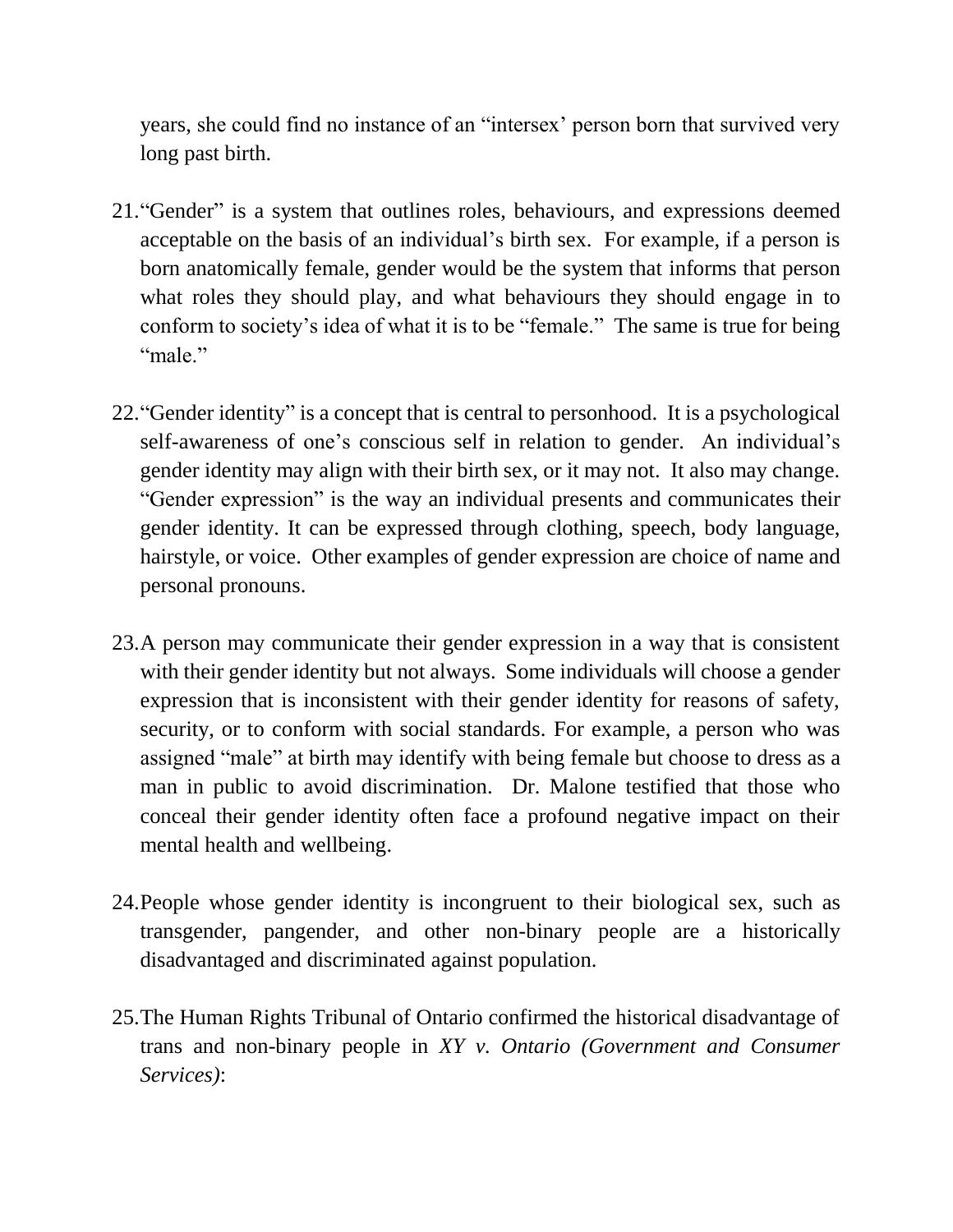[164] … transgendered persons are a historically disadvantaged group, and I agree. In my view, it is beyond debate that transgendered persons such as the applicant are a historically disadvantaged group who face extreme social stigma and prejudice in our society. This is a notorious fact and it is appropriate for the Tribunal to take notice of it. Indeed, I have already done so at an earlier stage of this proceeding: *XY v. Ontario (Government and Consumer Services)*, [2010 HRTO 1906 \(CanLII\),](https://www.canlii.org/en/on/onhrt/doc/2010/2010hrto1906/2010hrto1906.html) at para. [10.](https://www.canlii.org/en/on/onhrt/doc/2010/2010hrto1906/2010hrto1906.html#par10)

[165] If I did have any doubt about the disadvantaged position of transgendered persons in our society (which I did not), it would have been removed by Dr. Karasic's uncontradicted and unchallenged testimony about some of the difficulties facing transgendered persons. Specifically, Dr. Karasic testified that transgendered persons as a group tend to face very high rates of verbal harassment and physical assault and are sometimes even murdered because of their transgendered status. Dr. Karasic also testified that it is very difficult for transgendered persons to find employment, that there are very high rates of unemployment among transgendered people generally, and that many transgendered people are fired once they are exposed in the workplace as being transgendered. He testified that he himself has had "many" highly skilled and collegeeducated transgendered patients with very promising professional careers who were unable to find employment upon transitioning to their felt gender, sometimes ending up in homeless shelters. In addition, Dr. Karasic testified that suicide attempts and substance-related disorders are commonly associated with gender identity disorders. During his testimony, Dr. Karasic referred a couple of times to the ridicule which transgendered persons often experience. He testified that the fear of being ridiculed tends to limit transgendered persons' outside activity. Dr. Karasic described the social stigma attached to being transgendered as "pretty severe".

## 26.So did the British Columbia Human Rights Tribunal in *Oger v. Whatcott (No. 7)*, 2019 BCHRT 58:

[60] This is a significant time for trans and gender diverse people. Their long fight for equality is bearing some fruit, as society begins to adjust its traditionally static and binary understanding of gender, and its tolerance for people to identify and express their gender authentically…

[61] However, as this hearing made clear, the journey is far from over. Unlike other groups protected by the *Code,* transgender people often find their very existence the subject of public debate and condemnation. What flows from this existential denial is, naturally, a view that transpeople are less worthy of dignity, respect, and rights…

[62] And so, despite some gains, transgender people remain among the most marginalized in our society. Their lives are marked by "disadvantage, prejudice, stereotyping, and vulnerability": *F(C) v. Albert (Vital Statistics),* 2014 ABQB 237 at para. 58; see also *Rainbow Committee of Terrace v. City of Terrace,* 2002 BCHRT 26 at paras. 47-51. They are stereotyped as "diseased, confused, monsters and freaks*": Nixon v. Vancouver Rape Relief Society*, 2002 BCHRT 1 at paras. 136-137, overturned 2005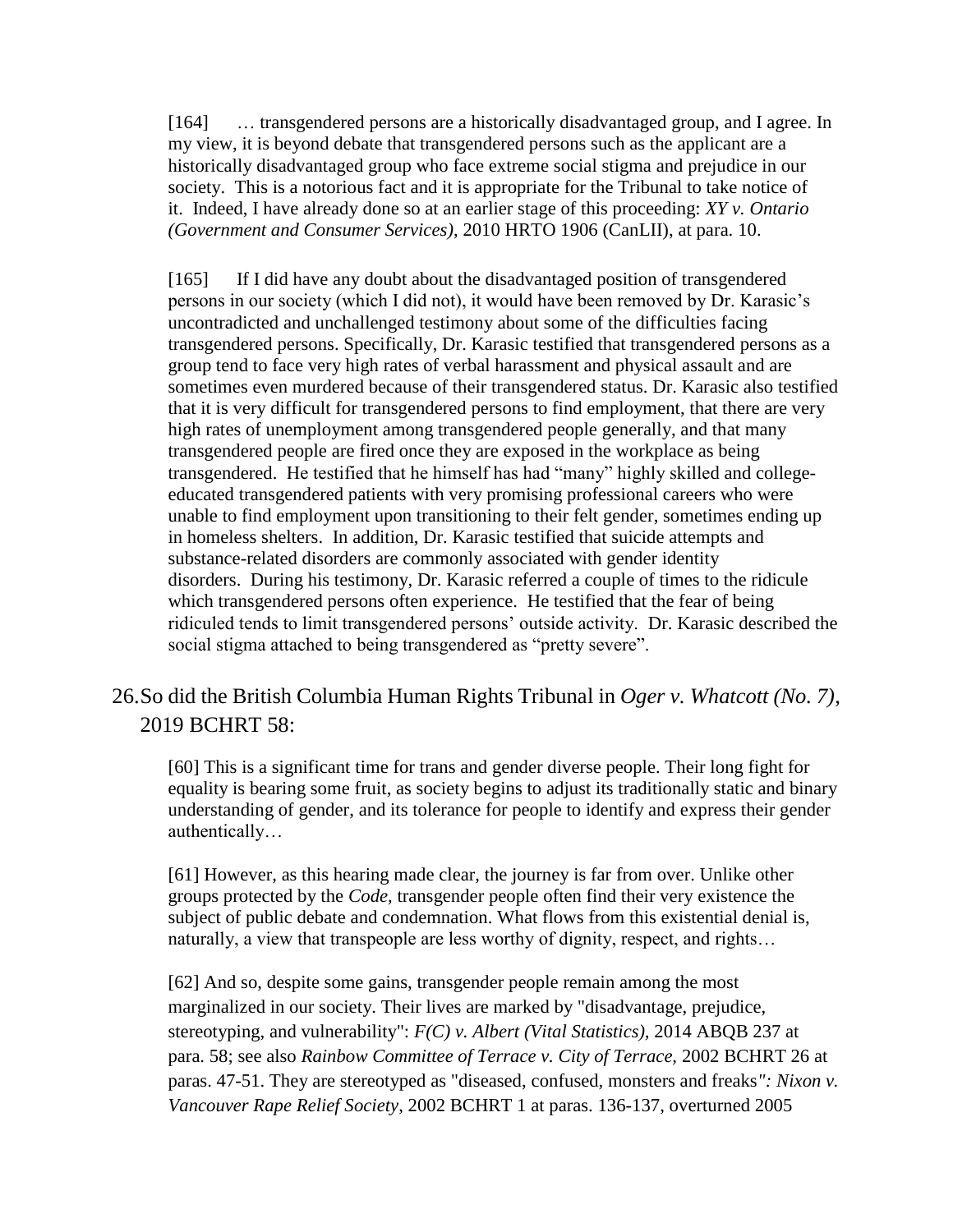BCCA 601 (not on this point). Transpeople face barriers to employment and housing, inequitable access to health care and other vital public services, and heightened risks of targeted harassment and violence. The results include social isolation, as well as higher rates of substance use, poor mental health, suicide, and poverty: *XY v. Ontario (Government and Consumer Services),* 2012 HRTO 726 at paras. 164-166. For transgender children, anti-trans bullying leads to higher rates of absenteeism and poorer educational outcomes, which then has ripple effects for their health and future prospects: Christophe Cornu (2016), "Preventing and addressing homophobic and transphobic bullying in education; A human-rights based approach using the United Nations Convention on the Rights of the Child", *Journal of LGBT Youth*, 13:1-2, 6-17 at pp 7-8.

- 27.The above passages from the Human Rights Tribunals in British Columbia and Ontario are consistent with the evidence I received from Dr. Malone and Dr. Mason.
- 28.Additionally, I heard from Charlie Eau, a non-binary transgender person who has lived in Winnipeg most of their adult life. Chrlie Eau's preferred personal pronoun is "they/them". Charlie Eau's reported that they:

"hear nearly every day from community members who are experiencing various levels of violence, from micro aggressions to harassment to … serious incidents of violence, based on gender nonconformity in Winnipeg or Manitoba"<sup>1</sup>

- 29.It is clear that trans and non-binary people not only face historic discrimination but that discrimination against them continues to this very day in Manitoba. As has been noted in Ontario, "gender identity" and "gender expression" are relatively new concepts that some people refuse to accept and actively oppose. (see *Lewis v. Sugar Daddys Nightclub,* [2016] OHRTD No 332 at paras. 36-39)
- 30.The Legislature responded in 2012 and added "gender identity" to the *Code.* The intent was to address the historic discrimination against trans and non-binary people; to provide stronger protection for non-binary people; and to expand tolerance and education to Manitobans. On May 23, 2012 during the second

L,

<sup>1</sup> Although clearly hearsay, I find this evidence relevant and appropriate under section 39(2) of the *Code* because it is consistent with other admissible evidence regarding discrimination of trans and non-binary invidiauls.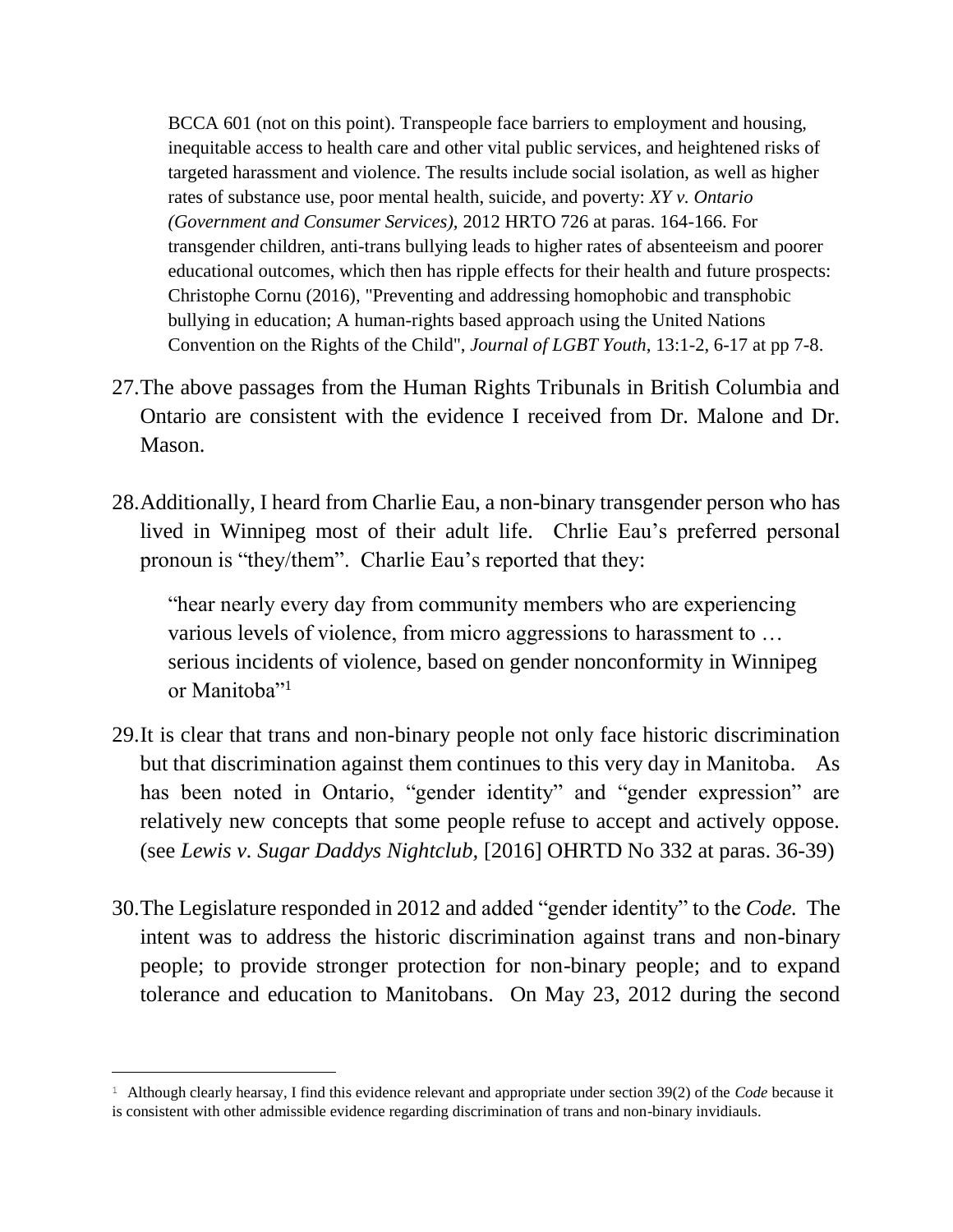reading of Bill 36, *The Human Rights Code Amendment Act,* the then Minister of Justice, Andrew Swan, said:

"New under gender identity recognizes that individuals are diverse in their sense of self and particular in their sense of being male or female. Of particular importance is that gender identity may not confirm–conform to a person's birth sex and this is often a basis for discrimination. Manitoba may be the first province to include gender identity as a protected characteristic in its Human Rights Code, although Ontario is also moving a bill through its legislature at this time. The Northwest Territories is the only other Canadian jurisdiction to do so.

While it is arguable that complaints on this basis could be dealt with under the grounds of sex and disability, the strong and clear message from the community, and most important transgendered and two-spirited communities, is a provision which is much stronger and much more appropriate.

The Human Rights Commission carries a strong educative function, and including gender identity in the code will enable the commission to carry out its work to expand Manitobans' tolerance and understanding of this issue."

- 31.Whereas in the past trans and non-binary people have successfully advanced human rights claims on the combined grounds of "sex" and "disability", this is no longer appropriate. (See *Sheridan v. Sanctuary Investments Ltd. (B.J.'s Lounge),* [1999] BCHRTD No 43 at paras. 95-97 and 91-93; and *Hogan v. Ontario,* 2006 HTRO 32 at paras.  $123 - 127$ . It is clearly offensive to nonbinary complainants to assert and prove that they have a disability. (See *MacDonald v. Downtown Health Club for Women,* 2009 HRTO 1043 at para. 30) Likewise, an individual's biological sex is not necessarily relevant to their gender, gender identity, or gender expression. However, "sex" and "gender identity" are complex notions that are often intertwined and in the instant case, impossible to parse.
- 32. Turning to the concept of "gender identity" as it appears in section  $9(2)(g)$  of the *Code,* I am of the view that this ground needs to be interpreted broadly and expansively. Section 9(2)(g) protects people of all genders, including nonbinary, pangender, or gender diverse individuals from discrimination. It also includes, within reasonable limits, all forms of gender expression from unjustified discrimination.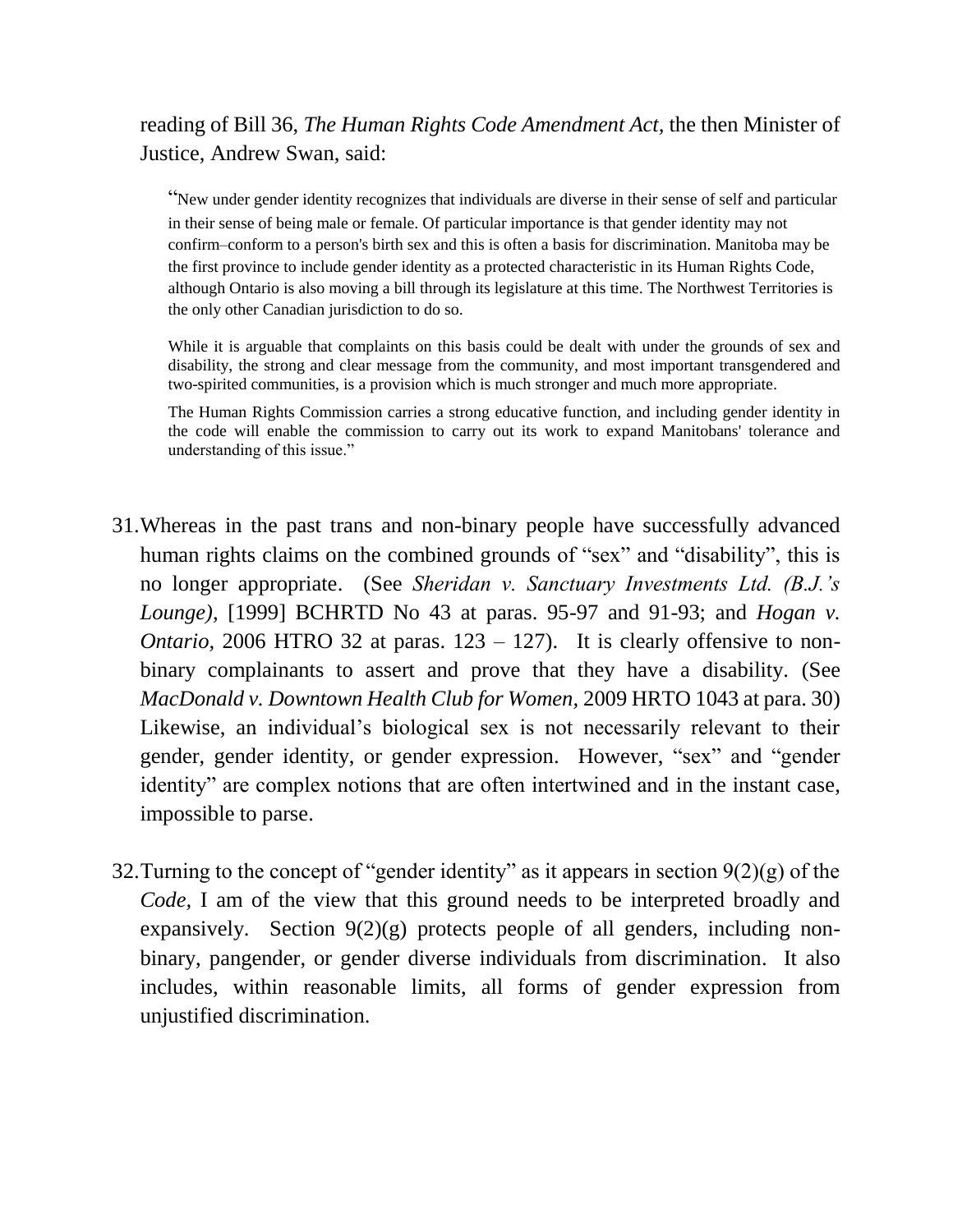#### **Discrimination Analysis**

- 33.The complainant and the Commission are *ad idem* and jointly submitted their written argument. Unless otherwise indicated, any reference to the complainant should be understood to also include the position of the Commission.
- 34.To make out a *prima facie* case of discrimination, the complainant bears the onus to establish that the respondent denied them a service which they otherwise provide the public, and that the complainant's gender identity was a factor in that denial. If the complainant establishes a *prima facie* case, then the burden shifts to the respondent to establish that the denial was *bona fide* and reasonably justified. If justified, there is no discrimination. (See *Moore v. British Columbia (Education),* [2012] 3 SCR 360 at para. 33. ("*Moore*").

Section 13(1) of the *Code* provides:

[13\(1\)](https://web2.gov.mb.ca/laws/statutes/ccsm/h175f.php#13) No person shall discriminate with respect to any service, accommodation, facility, good, right, licence, benefit, program or privilege available or accessible to the public or to a section of the public, unless bona fide and reasonable cause exists for the discrimination.

- 35.It is common ground between the parties that the issuance of birth certificates and certified copies of a registration of birth constitutes a "service" for section 13(1) of the *Code.* It is also agreed that the complainant's identification as pangender falls within the protected characteristics of s.9(2)(g) of the *Code.*
- 36.I will now turn to the issues raised by the respondent to support their position that the complainant has failed to make out a *prima facie* case.

*Issue 1: Raising an additional ground of discrimination during opening submissions.* 

37.In the filed complaint dated February 27, 2015, the complainant did not explicitly state that they were relying on discrimination based on sex. The applicable characteristic expressly relied upon by the complainant was "gender identity."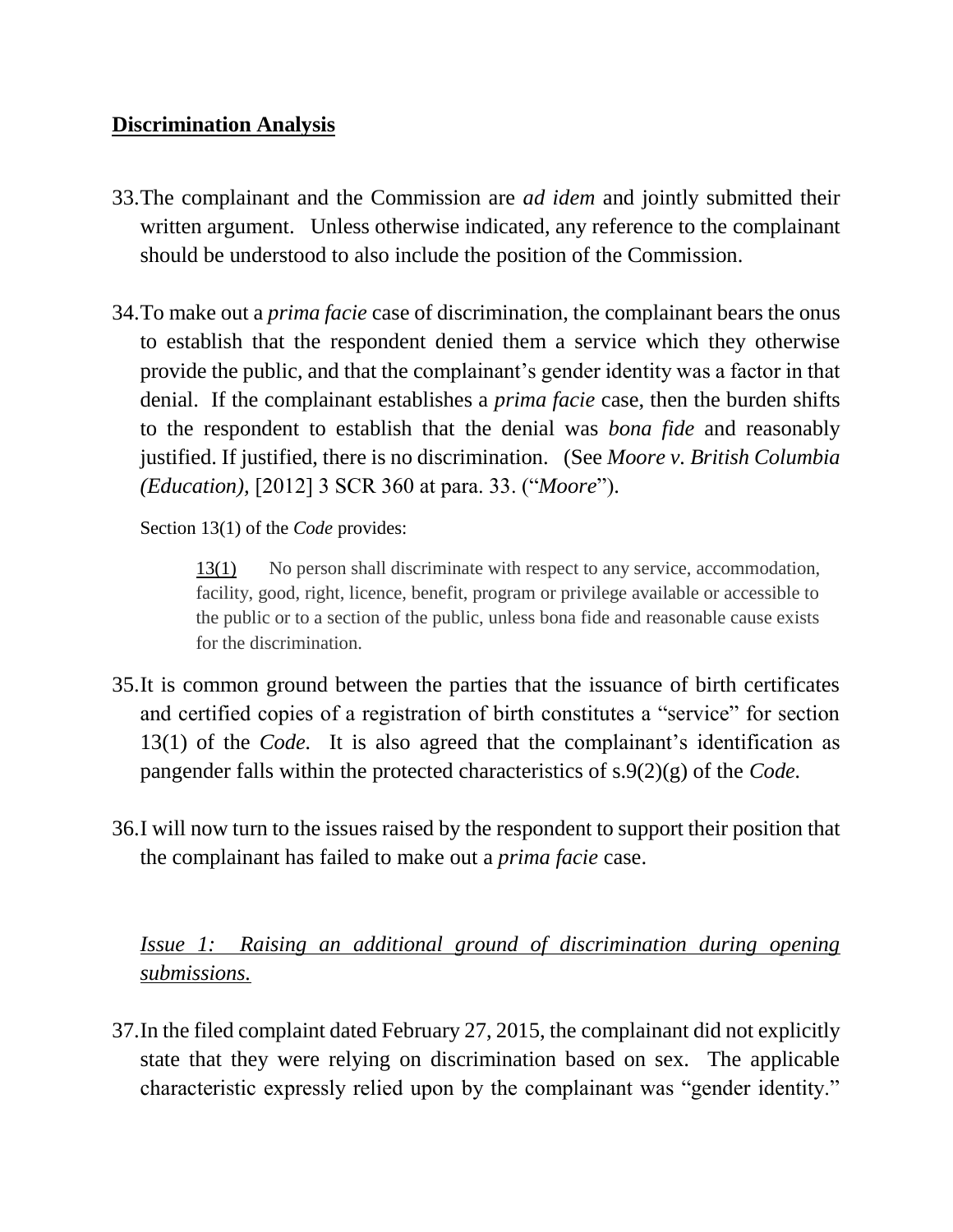During opening submissions, counsel for the Commission advised that the complainant is advancing two grounds of discrimination: "sex" and "gender identity". They argue that an intersectional analysis, which recognizes the interrelated nature of the two concepts of "sex" and "gender identity" should be considered. The complainant argues that only by applying an intersectional analysis of the overlapping and intersecting concepts of "sex" and "gender identity" can a fuller picture of the nature of discrimination be understood.

- 38.The respondent objects that it is unfair to raise an additional ground of discrimination for the first time during opening submissions. The respondent argues that "sex" and "gender identity" are distinct characteristics in entirely different sub-clauses:  $9(f)$  and  $9(g)$ . The respondent submits that these concepts may be related and may even be used interchangeably in everyday parlance. However, they remain distinct concepts for the purpose of the application of the provisions of the *Code* as drafted and enacted by the Legislature. To allow the complainant to advance "sex" as a protected characteristic for the first time during opening submissions is inconsistent with procedural fairness and creates inherent prejudice.
- 39.I disagree with the respondent for following reasons. First, there was no demonstrated or undue prejudice to the respondent. The ground was raised prior to any evidence being called. No adjournment was requested by the respondent to address any surprise that may have flowed from the opening remarks of Commission counsel. When asked, counsel for the respondent could not articulate any actual prejudice as a result of the new ground being raised. There was a three-week break between the conclusion of the complainant and the Commission's case and the beginning of the respondents. There was plenty of time for the respondent to prepare and address any issues that may have caught them by surprise.
- 40.Second, I agree that the grounds of sex and gender identity are interwoven and intersect in this complaint. Section 43(1) of the *Code* allows the adjudicator to decide whether any party to the adjudication has directly or indirectly contravened the code in a manner alleged in the complaint. In the instant case,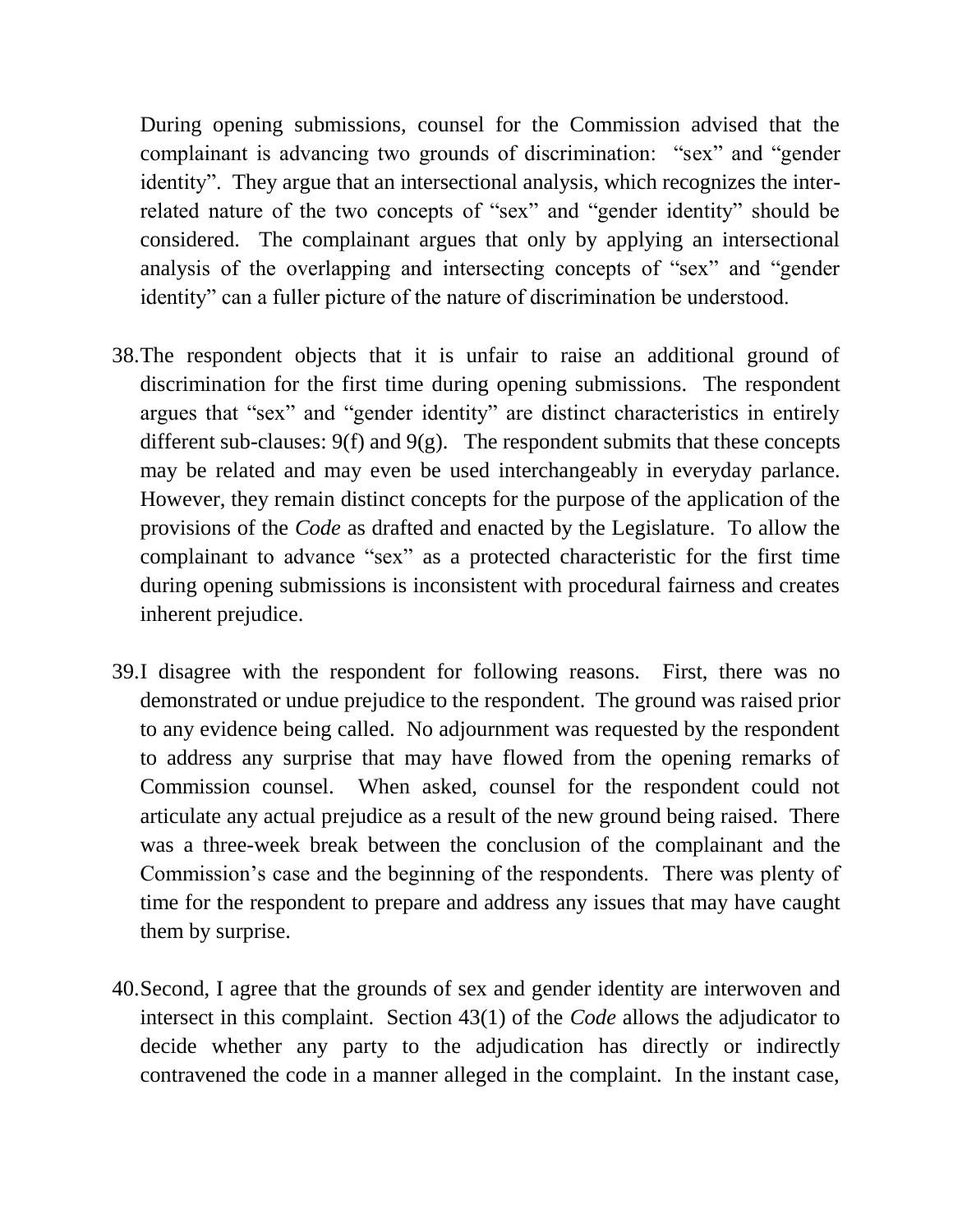the written complaint clearly incorporates the concepts of gender and sex. At paragraph 6:

"I understand that it is useful for the government to collect this type of data for various reason, but it is possible to collect this data without displaying it on my birth certificate".

And at paragraph 10:

"I would like there to be training for government employees on processing requests for sex designation changes so that all relevant employees are fully aware of the policy and have a better understanding of the systemic discrimination the individuals applying for a change face on a daily basis."

41. Third, the jurisprudence in other transgender and gender identity cases clearly recognize the interconnected nature of gender and sex. The respondent is presumed to be aware of the jurisprudence surrounding the issues raised in this case. In *Hogan v. Ontario,* 2006 HRTO 32, the Ontario Human Rights Tribunal recognized that transgender and intersexed individuals are protected on the ground of "sex" in the Ontario Human Rights Code.

[125] The common usage of the words "sex" and "gender" are synonymous enough in ordinary usage to be used interchangeably for the ground "sex" in the *Code.* First, a definition of gender includes "a sex, male or female": *Webster's Encyclopaedic Dictionary* (New York: Avenel Books, 1984), p. 361. At p. 770 it defines sex to be the distinction between male and female. In the majority's view, the absence of a specific sex falls within the rubric of the term sex, just as atheism can fall within the ground of creed or religion. Gender ambiguity as in transsexualism or intersexed is a form of sex. Because a person is mentally or anatomically not definitely male or female does not diminish one's status as a person.

[127] Adhering to McIntyre J.'s instructions, the majority concludes that the construction of the terms sex and gender are flexible enough to enable it to conclude that transsexuals and the intersexed fall within the ground of sex to recognize the *Code's* special nature and purpose of the enactment, and to give it an interpretation that advances its broad purposes to protect every person from unlawful discrimination on the ground of sex. To conclude otherwise may deny transsexual or intersexed persons the protection of the *Code* on the ground of sex because of their ambiguous gender*.* There is a body of human rights jurisprudence in Canada, albeit nascent, that supports the proposition that discrimination because of transsexualism is sex discrimination. (See, e.g., *Kavanagh v. Correctional Service of Canada*, (2001) 41 C.H.R.R. D/119 (C.H.R.T.), *Sheridan v. Sanctuary Investments Ltd. (c.o.b.* as *B.J.'s Lounge)*, (1999) C.H.R.R. D/467 (B.C.H.R.T), *M.L. and Commission des droits de la personne et des droits de la jeunesse du Québec c. Maison des jeunes*, [1998] J.T.D.P.Q. No. 31 (Qué. H.R.T.), *Ferris v. Office and Technical Employees Union, Local 15*, [1999] B.C.H.R.T. No. 55, and *Mamela v. Vancouver Lesbian Connection*, (1999) 36 C.H.R.R. D/318 (B.C.H.R.T.)). Looking at other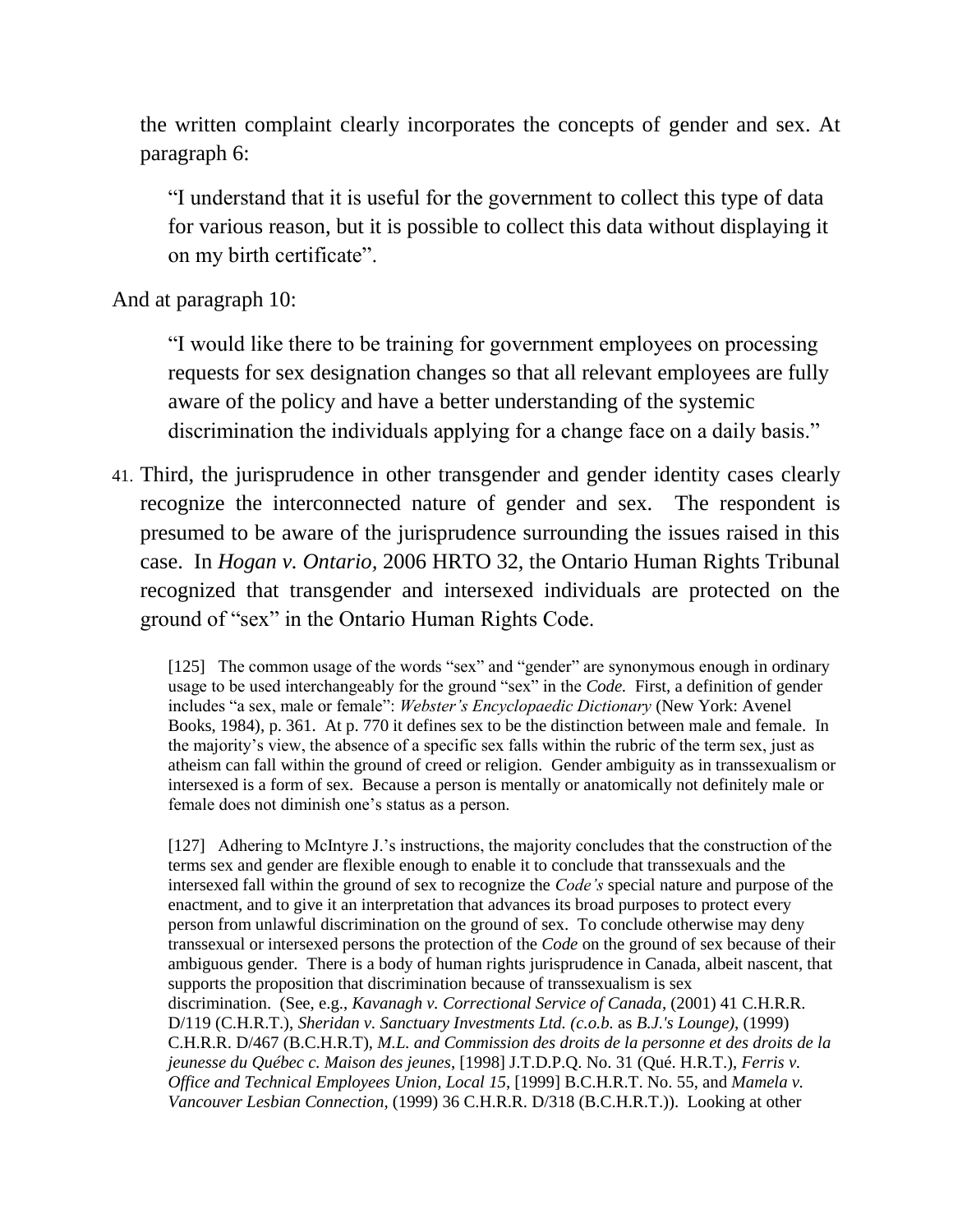democratic polities, for example, in the European Union, in many countries including the United Kingdom, transsexualism is considered as sex discrimination. (See U. K. *Sex Discrimination Act*  1975 and the *Gender Recognition Act 2004*, which was enacted specifically to strengthen protection of transsexual persons against discrimination because of sex). In the United States of America, the majority of courts that have dealt with the question has held that *Title VII of the Civil Rights Act of 1964*, 42 U.S.C. 2000e-2(a) (1) find that discrimination because of transsexuality is discrimination based on sex. (See *Schroer v. Billington,* (D DC 03/31/2006), United States District Court for the District of Columbia, No. 05-1090 (JR). Accordingly, the majority puts forward this proposition, transgenderism is the sexual identity of a person and it is of critical importance to demand or attract protection under the *Code* under the ground of sex*.*

(See also, See *Sheridan v. Sanctuary Investments Ltd., (B.J.'s Lounge),* [1999] BCHRTD No 43 (paras. 90-91)).

42.Finally, this tribunal has a duty to consider all grounds advanced by the complainant. See *Turner v. Canada (Attorney General),* 2012 FCA 159 at paras. 23-37.

*Issue Two: Is a finding of differential treatment required under the Manitoba Code a condition precedent to a finding of discrimination?* 

- 43.The respondent argues, as I understand it, that in Manitoba, "differential treatment" must be found as fact before a *prima facie* case can be made out because of the wording of section 9 of the *Code.* 
	- [9\(1\)](https://web2.gov.mb.ca/laws/statutes/ccsm/h175f.php#9) In this Code, **"discrimination"** means

… (b) differential treatment of an individual or group on the basis of any characteristic referred to in subsection (2); or

[9\(1.1\)](https://web2.gov.mb.ca/laws/statutes/ccsm/h175f.php#9(1.1)) In this Code, "discrimination" includes any act or omission that results in discrimination within the meaning of subsection (1), regardless of

(a) the form of the act or omission; and

- (b) whether the person responsible for the act or omission intended to discriminate.
- 44.They argue that if the complainant cannot establish differential treatment, as required by section 9 of the *Code,* then the definition of discrimination for the purpose of applying the Code will not be satisfied and the allegation of discrimination fails. The respondent argues that since no Manitoban can get a birth certificate without a sex designation, or with a non-binary designation on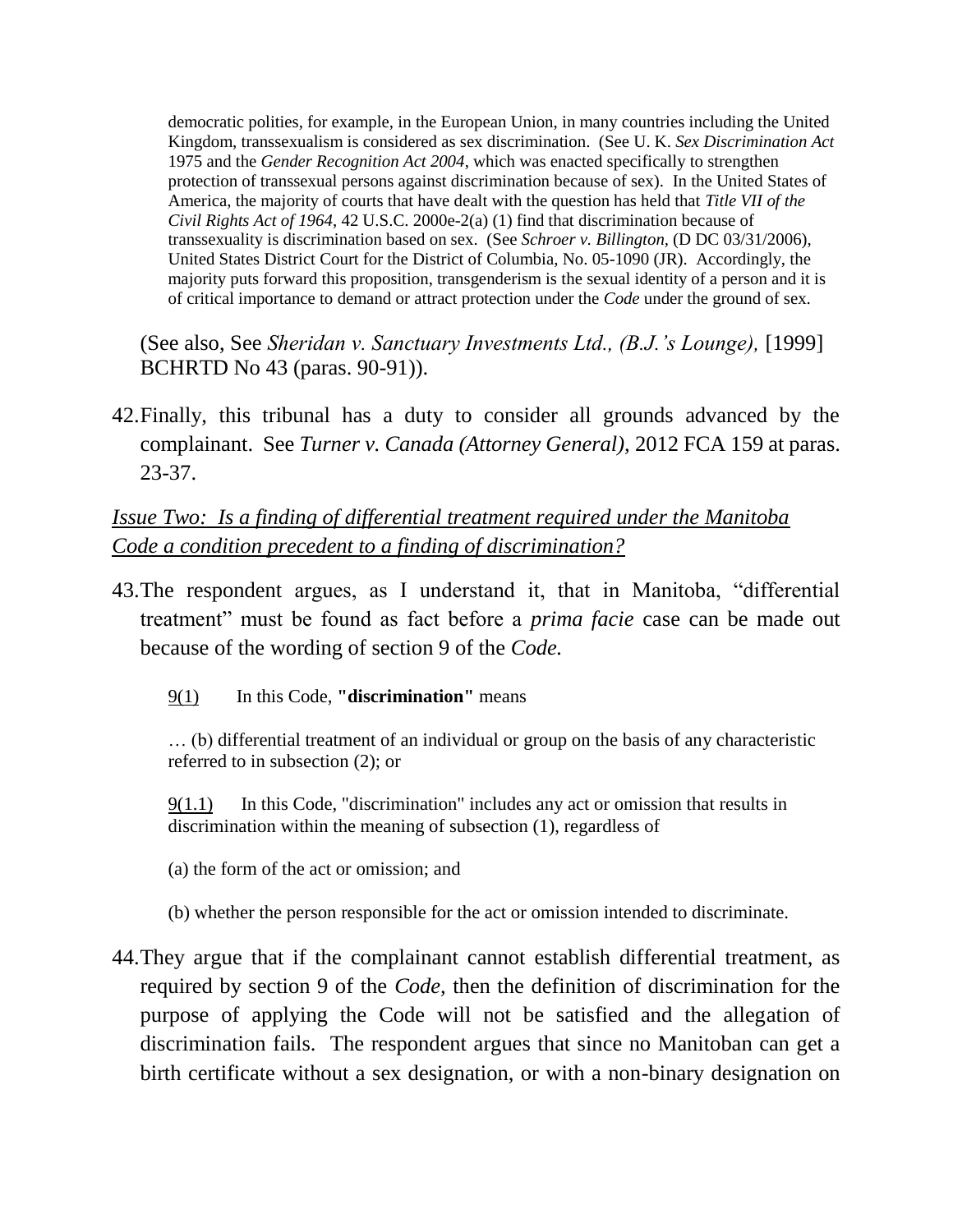the birth certificate there is no "differential treatment" and therefore no discrimination.

- 45.With respect, this argument confuses the issue to be decided. The issue is whether the practice of the respondent in not providing non-binary sex designations discriminates against the complainant based on the protected ground of sex and gender identity. The *effect* of this practice is that non-binary individuals are either denied a birth certificate or denied an accurate birth certificate. In my view section 9 of the *Code* is consistent with the conventional approach to applying human rights legislation that has developed in the case law.
- 46.The conventional approach requires a tribunal to decide at the outset into which of two categories the case falls: "direct discrimination", where the standard is discriminatory on its face, or "adverse effect discrimination", where the facially neutral standard discriminates in effect. The Supreme Court of Canada in *Ontario (Human Rights Commission) v. Simpson-Sears Ltd.,* [1985] S.C.J. No. 74 ("*O'Malley"*) clarified this approach. At paragraph 18 the McIntyre J. wrote:

… Direct discrimination occurs in this connection where an employer adopts a practice or rule which on its face discriminates on a prohibited ground. For example, "No Catholics or no women or no blacks employed here." There is, of course, no disagreement in the case at bar that direct discrimination of that nature would contravene the Act. On the other hand, there is the concept of adverse effect discrimination. It arises where an employer for genuine business reasons adopts a rule or standard which is on its face neutral, and which will apply equally to all employees, but which has a discriminatory effect upon a prohibited ground on one employee or group of employees in that it imposes, because of some special characteristic of the employee or group, obligations, penalties, or restrictive conditions not imposed on other members of the work force. For essentially the same reasons that led to the conclusion that an intent to discriminate was not required as an element of discrimination contravening the Code I am of the opinion that this Court may consider adverse effect discrimination as described in these reasons a contradiction of the terms of the Code. An employment rule honestly made for sound economic or business reasons, equally applicable to all to whom it is intended to apply, may yet be discriminatory if it affects a person or group of persons differently from others to whom it may apply.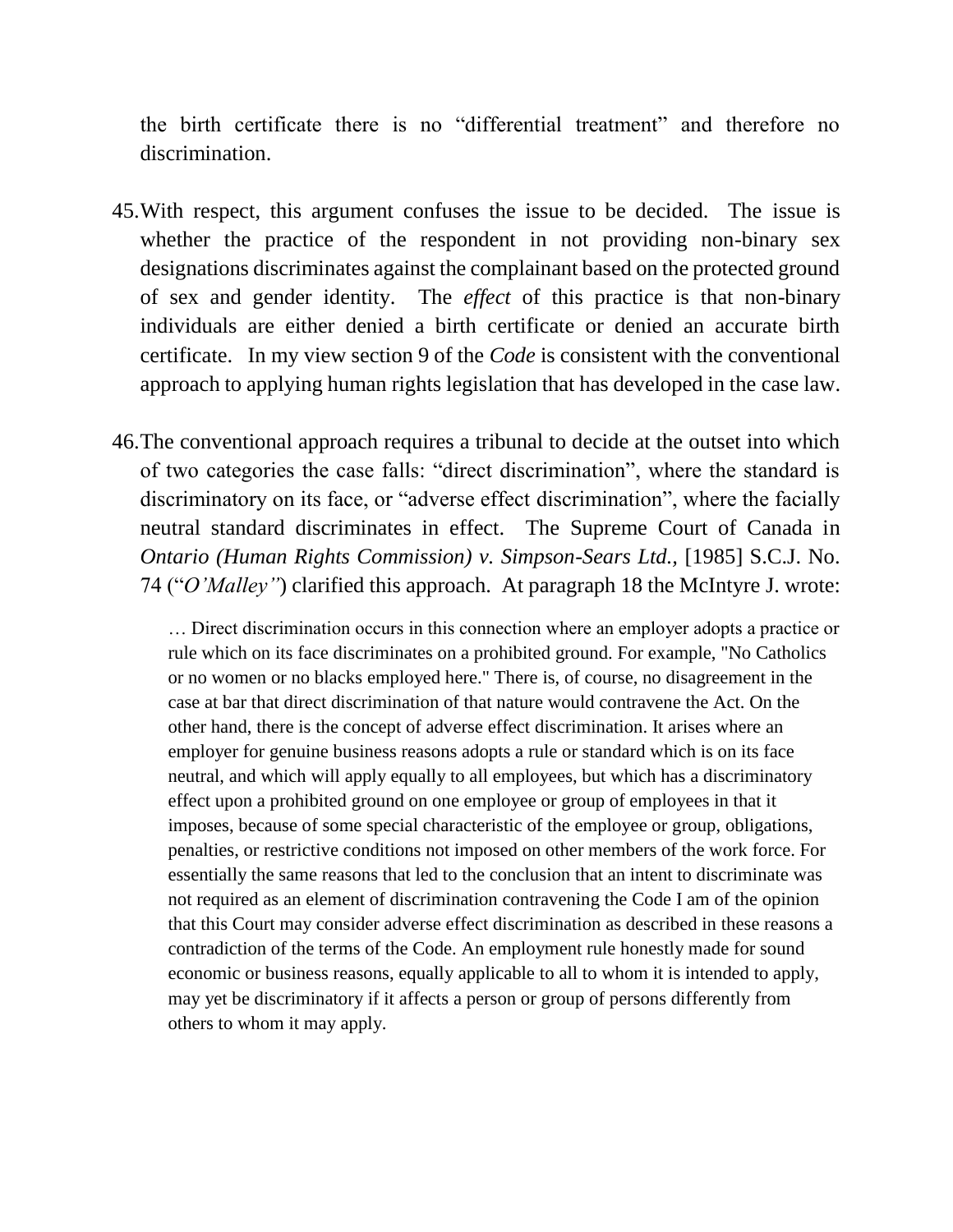## *Issue Three: Has a prima facie case of discrimination been established?*

- 47.As mentioned earlier, the complainant bears the onus to establish that the respondent denied them a service which they otherwise provide to the public and that gender identity and sex was a factor in that decision.
- 48.In my view the respondent discriminated against the complainant by denying them a gender congruent birth certificate. This is a service otherwise offered to people who identify as male or female. The complainant's gender identity and sex, as they intersect, was a factor in this discrimination.
- 49.Although T.A. did not attempt to change their sex designation. T.A. testified that they did not move forward with the application because:

"Neither of those [male or female designations] was acceptable to me, so I did not wish to go through the process and pay the fee, only to be issued a document that still contains incorrect information, and therefore not be useful to me, and would continue to perpetuate the same problems that I have in carrying gender incongruent documents, or sex incongruent documents."

- 50.The fact that T.A. did not proceed with a hopeless application does not alter the analysis. To put it concretely, a business that posts a sign that says, "No Irish Need Apply" cannot claim there was no discrimination because in fact, no Irish person applied.
- 51.The respondent's practice of only providing "male" or "female" sex designations on a birth certificate meant that T.A., and other non-binary individuals cannot get a gender congruent birth certificate. I am of the view that the policy of the respondent constitutes systemic direct discrimination. Effectively, the respondent's policy amounts to a statement that "non-binary" individuals need not apply (for a birth certificate).
- 52.But for the non-binary gender identity of the complainant a gender congruent birth certificate would have been issued by the respondent. I do not go so far, however, as to impute the existence of some overt stereotype or prejudice to the respondent impugned practice. However, in my view, the *Code* protected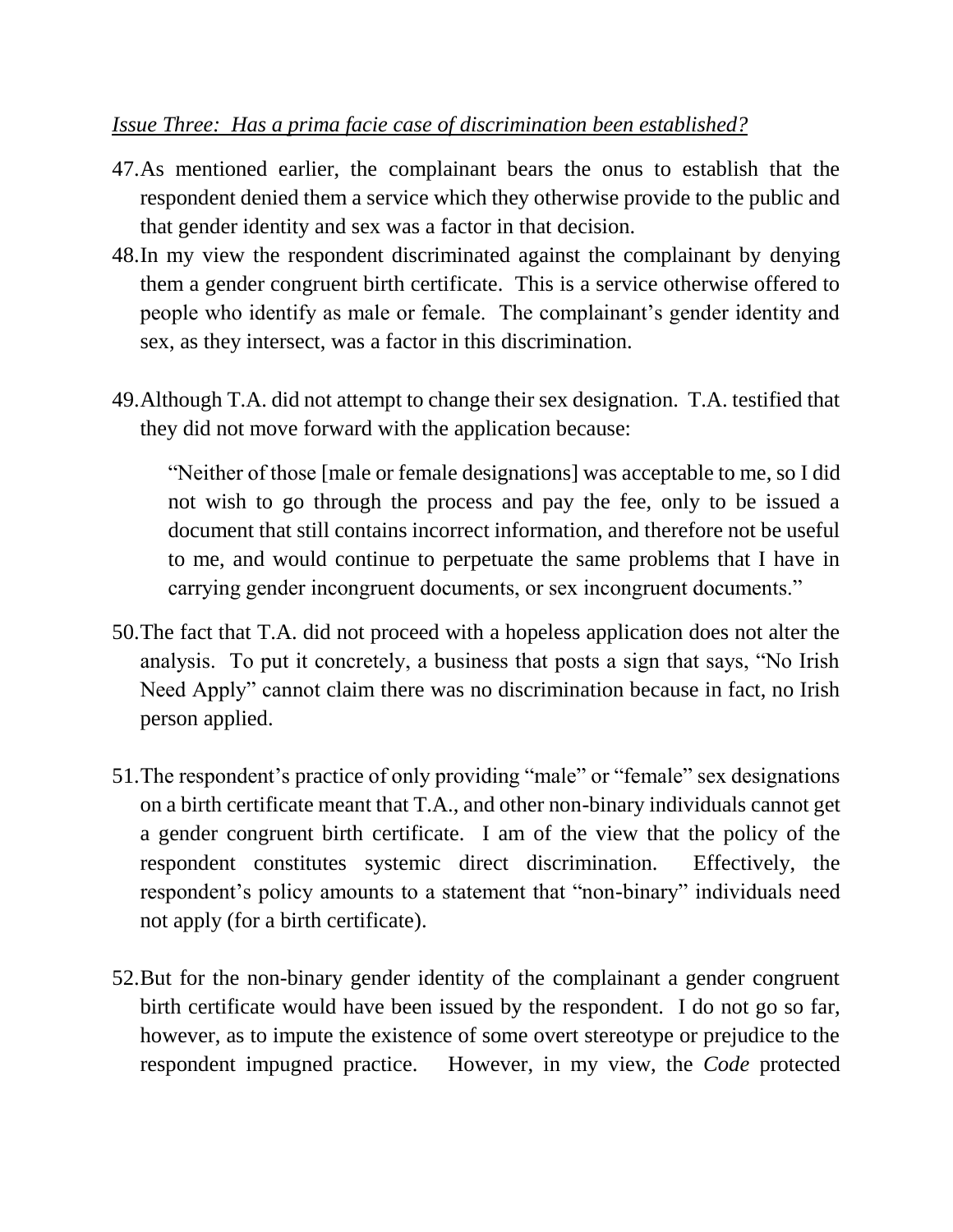characteristics of the complainant were a factor in the discrimination. (See *Stewart v. Elk Valley Coal Corporation,* [2017] S.C.J. No. 30).

- 53.I find that the complainant has made out a *prima facie* case of discrimination. The next step in the analysis is to consider whether *bona fide* and reasonable cause exists for the discrimination.
- 54.The Supreme Court of Canada has provided the following framework to determine whether *bona fide* and reasonable justification exists for this discrimination. The analysis requires me to consider if the respondent's policy is:
	- (1) For a purpose or a goal that is rationally connected to the provision of the service
	- (2) Adopted in good faith, in the belief that it is necessary for the fulfillment of a legitimate service-related purpose or goal; and
	- (3) Reasonably necessary to accomplish the legitimate service-related purposes.

(See *British Columbia (Public Service Employee Relations Commission) v. British Columbia Government and Service Employees' Union, [1999] 3 S.C.R. 3 ("*Meiorin") and *(British Colubmia (Superintendent of Motor Vehicle) v. British Columbia (Council of Human Rights),* [1999] 3 S.C.R. 868. ("Grismer"))

- 55.The respondent submits that the legislative requirement to display a sex designation pursuant to section 32(3) amounts to a *bona fide* and reasonable justification. The respondent's position is that the Director was not permitted either expressly by the *Act* or through interpretation of the *Act* to provide either no sex designation or an "X" sex designation.
- 56.The respondent argues that a proper interpretation of the word "sex" in the *VSA*  is not reasonably capable of multiple interpretations. It refers to the strictly physiological, essential, concept of sex. It excludes any notion of gender identity or gender expression. They point to the definition of the term "sex" in the various dictionaries in support and to the United Nations Recommendations for a Vital Statistics System report. The respondent also relies on the well-known principles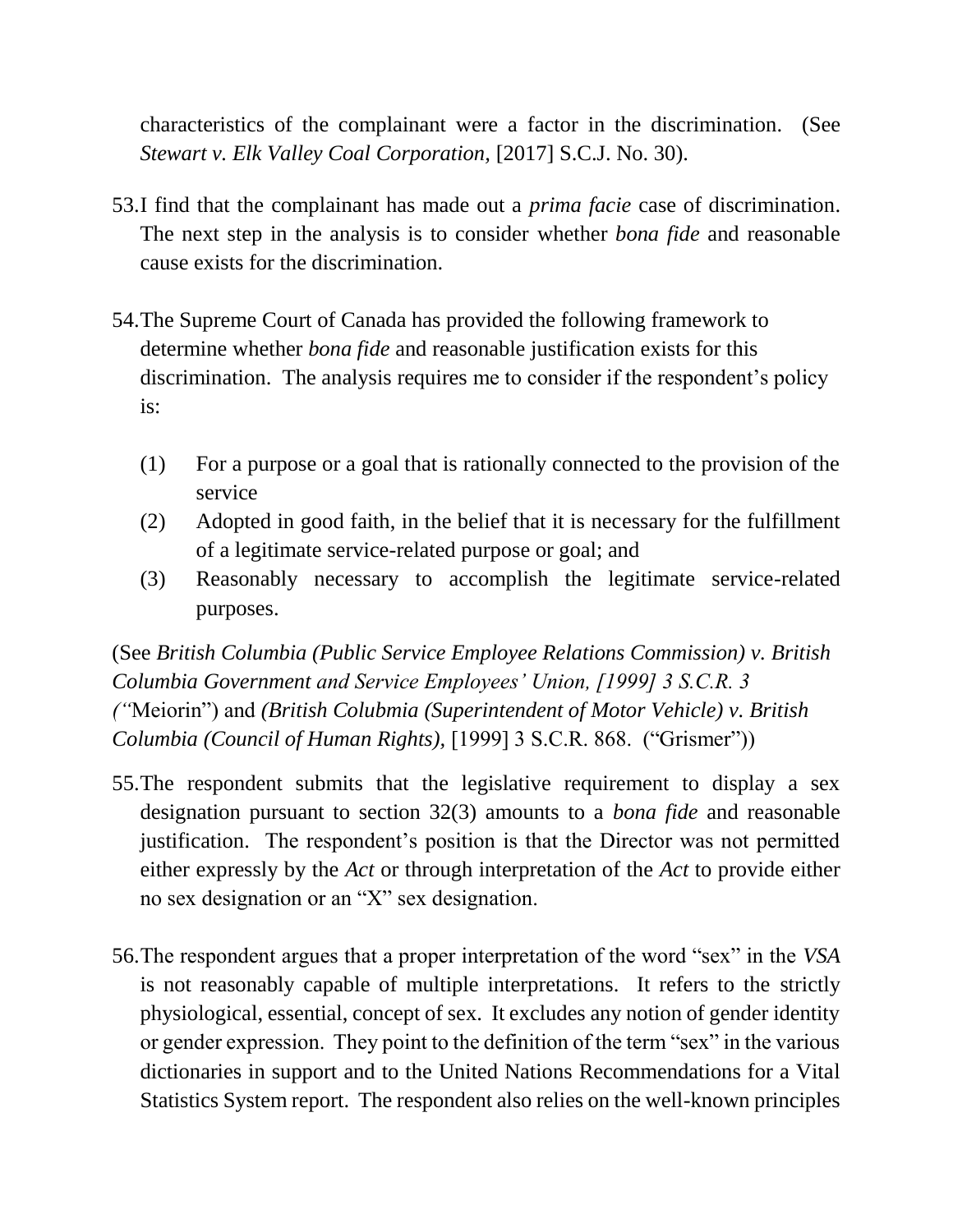of statutory interpretation as developed in the caselaw. (*Rizzo & Rizzo Shoes Ltd (RE),* [1998] 1 S.C.R. 27; *Manitoba Housing v. Amyotte et al,* 2014 MBCA 54 in support of their argument. Any suggestion that the phrase "sex of the person" as it appears in section 32(2) of the *VSA* can be expanded to encompass the "social constructs of gender or gender expression" would result in the absurd scenario of the respondent being required to register the gender identity of newborn Manitobans. This interpretation must be avoided. The respondent submits the Agency's actions were justified because they were simply following the legislation.

- 57.I disagree with the narrow definition of "sex" as it appears in the *Act* as advanced by the respondent. The difficulty with the respondent's argument is that the *Act*  refers to more than just "sex". It also refers to "sex designation" under section 25 of the *Act.* The obvious legislative intent under section 25 of the *Act* is to provide a *choice* for an applicant to change their sex on their birth certificate and birth registration irrespective of their physiological sex.
- 58.Section 25(5) and 25(8) list the forms and requirements that must be completed for the director to consider a change of sex designation. There is no longer a requirement to prove transsexual surgery. An applicant must provide a statutory declaration to the director that they identify with the requested sex designation and that they are currently living full-time in a manner consistent with the requested sex designation and intend to continue to do so.<sup>2</sup> A supporting letter from a health care professional must be included that requires, among other things, a statement that they are of the opinion that the sex designation request is consistent with the sex designation with which the applicant identifies.<sup>3</sup>
- 59.If the director accepts the applicant's application, that change will be reflected on any future birth certificates that are issued under section 32(3)(d) of the *Act.* The new "sex designation" permitted under section 25 becomes the "sex of the person whose birth is registered" on the certificate under section  $32(3)(d)$ .<sup>4</sup>

L,

<sup>2</sup> Section 25(7)

 $3$  Section 25(8)(c)

<sup>4</sup> Section 25.1(2)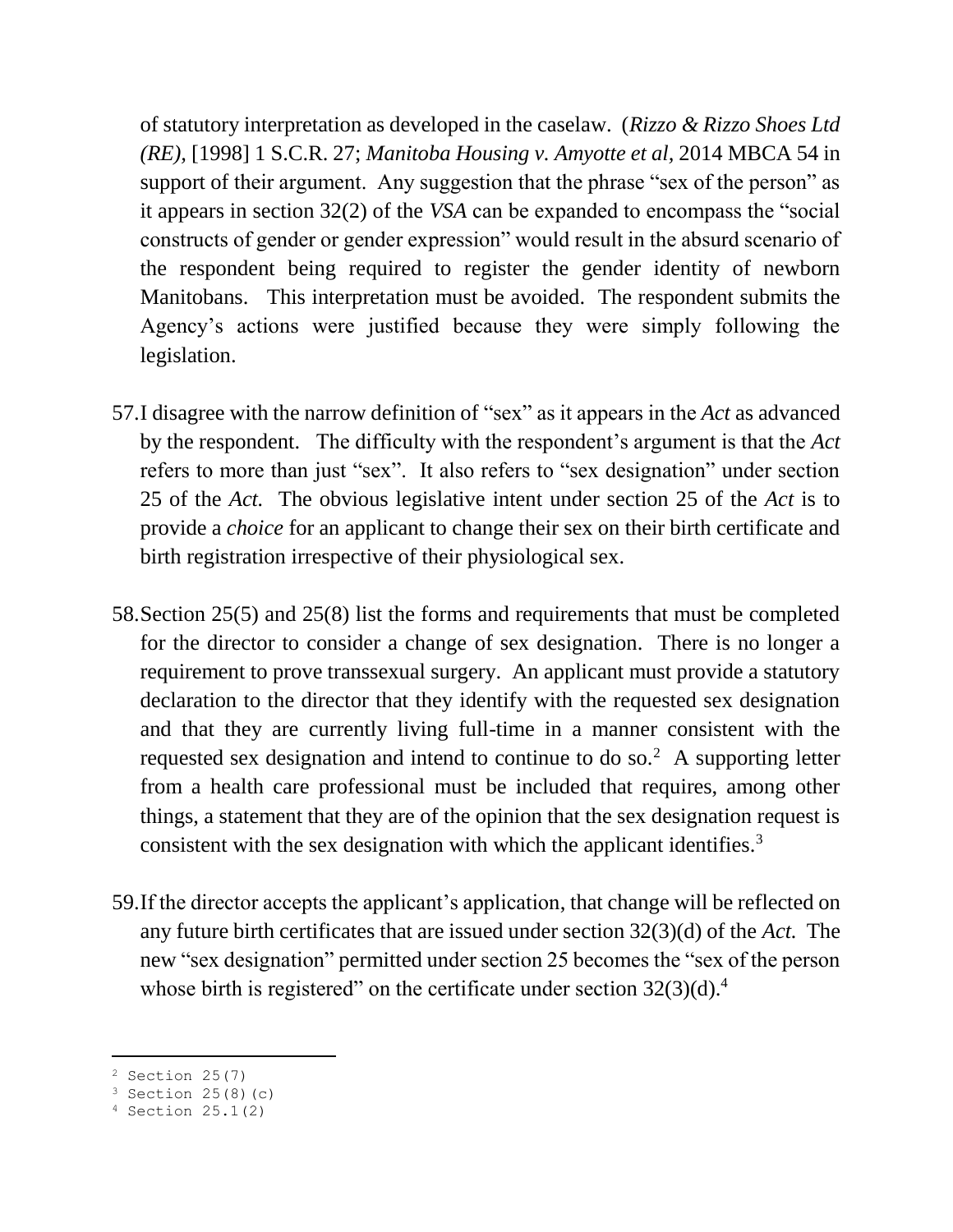- 60.I interpret the phrase "sex designation" to refer not to the actual biological sex of the applicant, but rather a designation, category or marker, such as "Male" or "Female". I also interpret section 25 as providing a choice to applicants to select a sex designation that aligns with their gender identity. It does not refer to the physical, physiological fact of the applicant's biological sex.
- 61.Section 32(3) requires a birth certificate to contain the sex of the person whose birth was registered. For almost everyone born in Manitoba, who identify with their biological sex, this will accurately reflect individual's sex and gender identity. For those for whom the sex designation does not reflect their gender identity, section 25 allows applicants to choose to have a different "sex designation" or marker listed on their birth certificate pursuant to section 32(3).
- 62.The *Act* does not limit or define what "sex designations" are available. In my view the appropriate interpretation must recognize non-binary sex designations. Read this way, the *Act* remains internally consistent and in harmony with the important human rights protections afforded by the *Code.* In my view this interpretation is the most plausible and compliant with the legislative text and is reasonable and just.
- 63.No evidence was presented to me that the denial of providing an "X" designation would frustrate the legitimate service-related purposes of the *VSA* and the Agency and its role in providing important vital statistics information to other agencies. Nor was any evidence proffered that established that the respondent would face undue hardship if they were required to accommodate non-binary sex designations.
- 64. Therefore, I find that the respondent has failed to reasonably justify discrimination.

## *Remedy*

65. Section 43 provides jurisdiction to make a remedial order. Section 43 reads: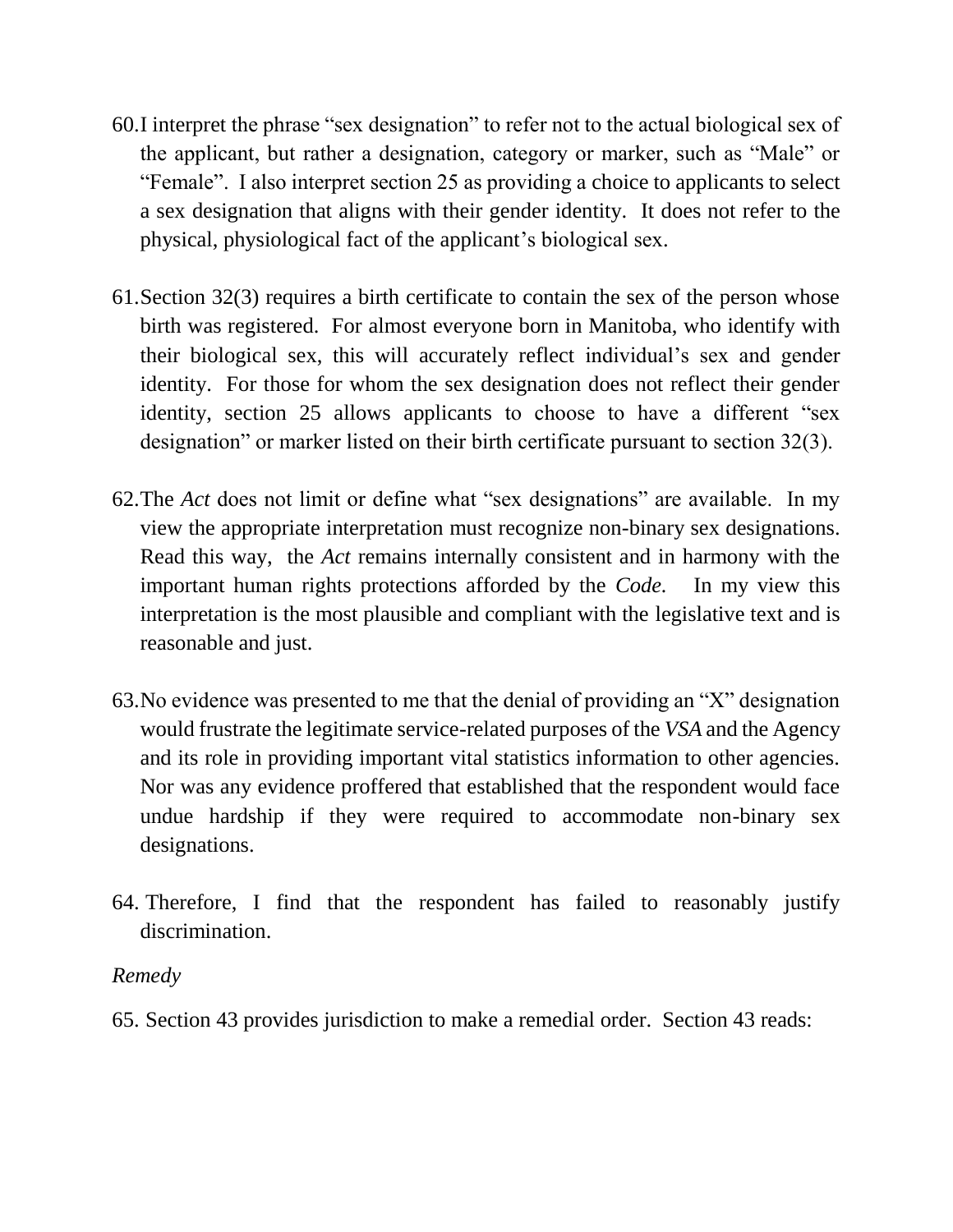[43\(2\)](https://web2.gov.mb.ca/laws/statutes/ccsm/h175f.php#43(2)) Where, under subsection (1), the adjudicator decides that a party to the adjudication has contravened this Code, the adjudicator may order the party to do one or more of the following:

(a) do or refrain from doing anything in order to secure compliance with this Code, to rectify any circumstance caused by the contravention, or to make just amends for the contravention;

(b) compensate any party adversely affected by the contravention for any financial losses sustained, expenses incurred or benefits lost by reason of the contravention, or for such portion of those losses, expenses or benefits as the adjudicator considers just and appropriate;

(c) pay any party adversely affected by the contravention damages in such amount as the adjudicator considers just and appropriate for injury to dignity, feelings or self-respect;

(d) pay any party adversely affected by the contravention a penalty or exemplary damages in such amount, subject to subsection (3), as the adjudicator considers just and appropriate as punishment for any malice or recklessness involved in the contravention;

(e) adopt and implement an affirmative action program or other special program of the type referred to in clause 11(b), if the evidence at the hearing has disclosed that the party engaged in a pattern or practice of contravening this Code.

[43\(3\)](https://web2.gov.mb.ca/laws/statutes/ccsm/h175f.php#43(3)) The amount of a penalty or exemplary damages ordered by an adjudicator under clause (2)(d) shall not exceed the maximum fine to which the contravening party would have been liable under subsection 51(1) as a result of a prosecution for the contravention.

Section  $43(2)(a)$ : Do or refrain from doing anything in order to secure complaince

66.With regards to 43(2)(a) the complainant and Commission request the following:

- i. That there be an order requiring the Agency to allow the issuance of a birth certificate without a sex designation or in the alternative, they seek an amended birth certificate with a sex designation that specifies "X" or "inapplicable."
- ii. That the respondent immediately cease their practice of requiring Manitobans to have only a binary or male or female sex designation on their birth certificate, and that the respondent develop an interpretation guide or policy to assist their staff in understanding the new policy or the new interpretation of section 25 and section 32(3)(c) to ensure that service is provided in an equal manner to all Manitobans.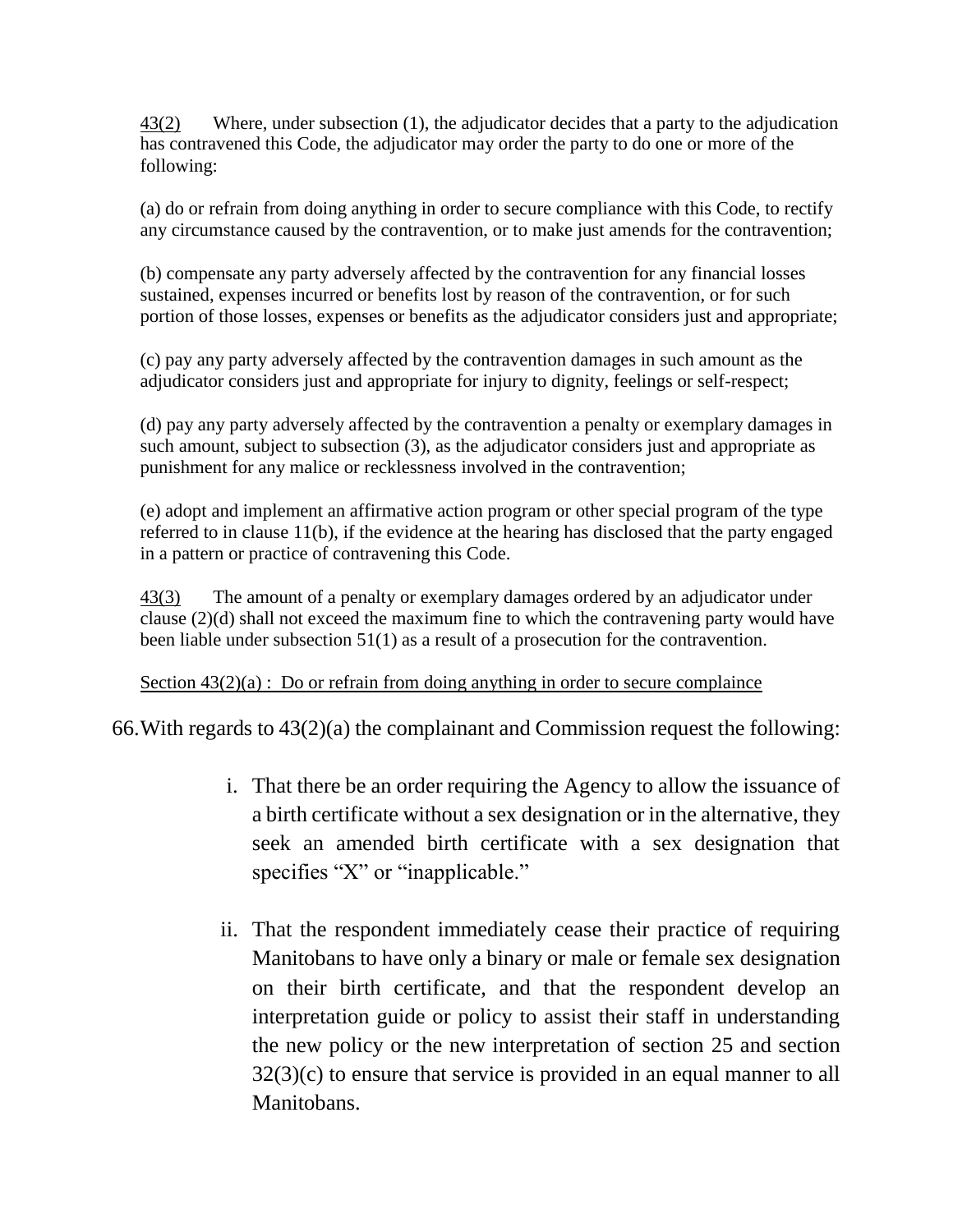- iii. They request an order be made for a public release or statement, utilizing both print, social and digital media, to reach the largest number of Manitobans as possible.
- *iv.* They request an order that the Commission compile a list of trans health providers in the province or to work with the respondent to prepare a list of trans health providers in order to ensure that health providers, physicians, counsellors, psychologist, psychiatrists, etc. who interact on a day to day basis with trans persons in Manitoba are aware of the new practice governing non-binary sex designations.
- *v.* That the respondent cease requiring transgender or non-binary persons to pay additional fees or provide additional supporting documentation to obtain a change of sex designation under 25 of the *VSA.*
- 67.The respondent rightfully points out that human rights tribunals do not have jurisdictions to grant a remedy that would declare sections of the *Vital Statistics Act* as invalid, or to compel the Legislature to amend it. They rely on *Tranchemontagne v Ontario (Director, Disability Support Program),* [2006] 1 S.C.R. 513, 2006 SCC 14 at para. 36, and *Malkowski v. Ontario (Human Rights Commission),* [2006] O.J. No. 5140 at para. 36.
- 68.However, in *XY, supra,* that tribunal found it could nevertheless order the respondent to not apply legislation that was found to be contrary to the Ontario Human Rights Code. (see *XY,* supra, at paras. 288-295). I do not have to consider this approach because in my view the *Act,* properly construed, allows for nonbinary sex designations.
- 69.To be clear, I find that there is no barrier in the *VSA* to an alternative sex designation such as "X" to be displayed as "the sex of the person whose birth is registered," under section 32(3). As I have already articulated, the "sex designation" is simply a reference, marker, or category that is congruent to an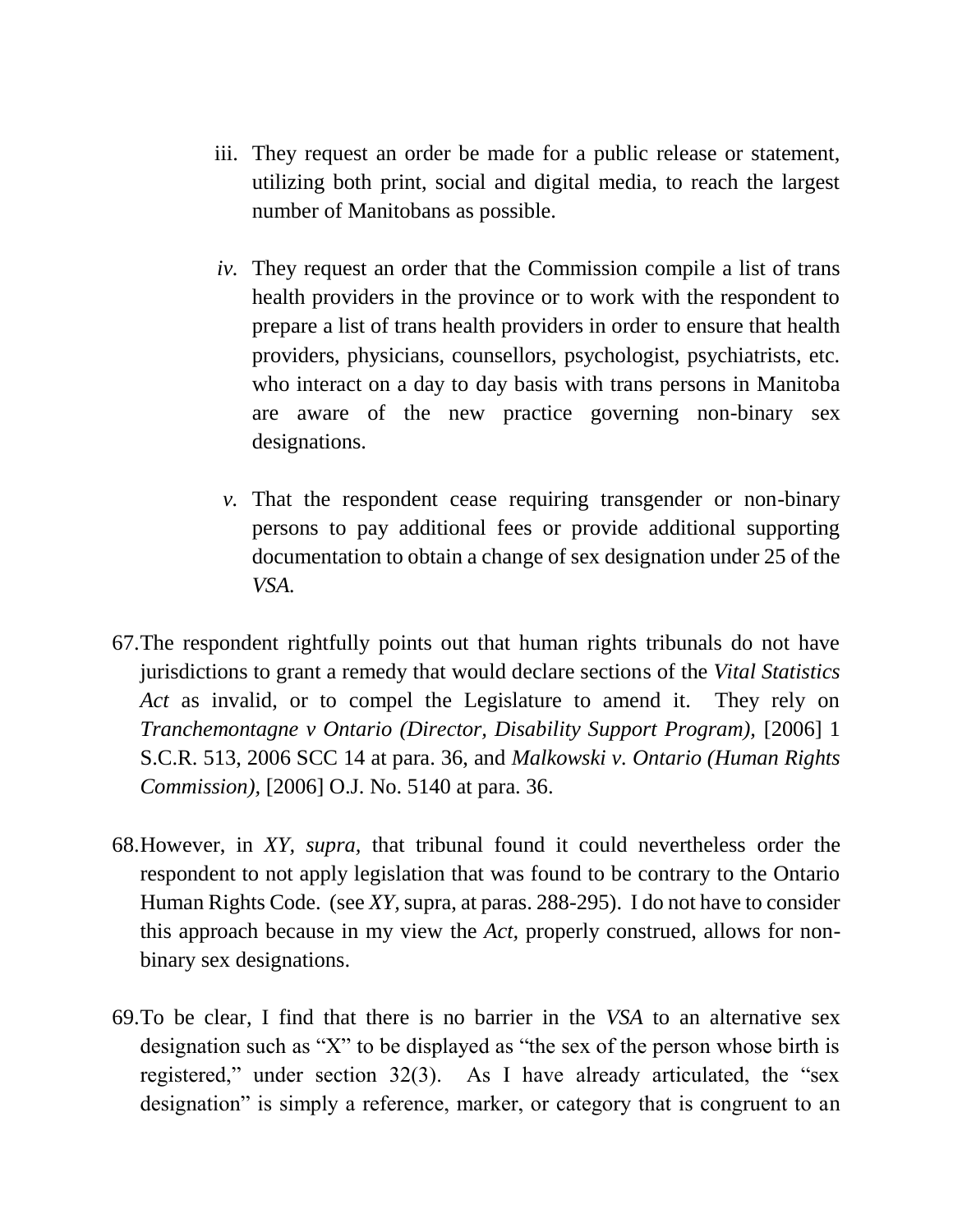applicant's gender identity. If the Applicant successfully changes their "sex designation" pursuant to section 25, then that designation will be displayed pursuant to section 32(3) of the *Act.* There is no reasonable justification to deny an applicant a non-binary sex designation, such as "X".

- 70.The respondent has urged me to consider that in light of the various approaches and changes taking place across the country to address the very concerns that have been raised in this complaint, that it would be premature to order a singularly precise mechanism by which the Director of Vital Statistics is to accommodate the needs of non-binary individuals in relation to the system for issuing birth certificates. I accept that it is the Director who is best positioned to implement the mechanisms to allow for non-binary sex designations in a manner that is consistent with this decision and with the Agency's mandate. For example, the Agency's preferred approach may be to accommodate non-binary individuals by allowing an option for no sex designation to appear on their birth certificate. In my view, this would be consistent with the *Code.*
- 71.Therefore, I order that within 180 days of the date of this Decision the respondent is to revise the criteria for changing sex designation to include recognition of nonbinary sex designations. This order is made to secure compliance with the *Code.*
- 72.Within a further 30 days the respondent is ordered to take reasonable steps to publicize the revised criteria. I order the Manitoba Human Rights Commission to assist in publicizing and informing the relevant health providers in Manitoba of the new criteria.
- 73. I order the respondent to develop an interpretation guide or policy to assist their staff in understanding the new policy or interpretation of the *VSA* that will allow for non-binary designations to be displayed on birth certificates.
- 74. I decline to order the respondent to refrain from requiring individuals to pay additional fees or provide additional supporting documentation to obtain a change of sex designation under s.25 of the *VSA.*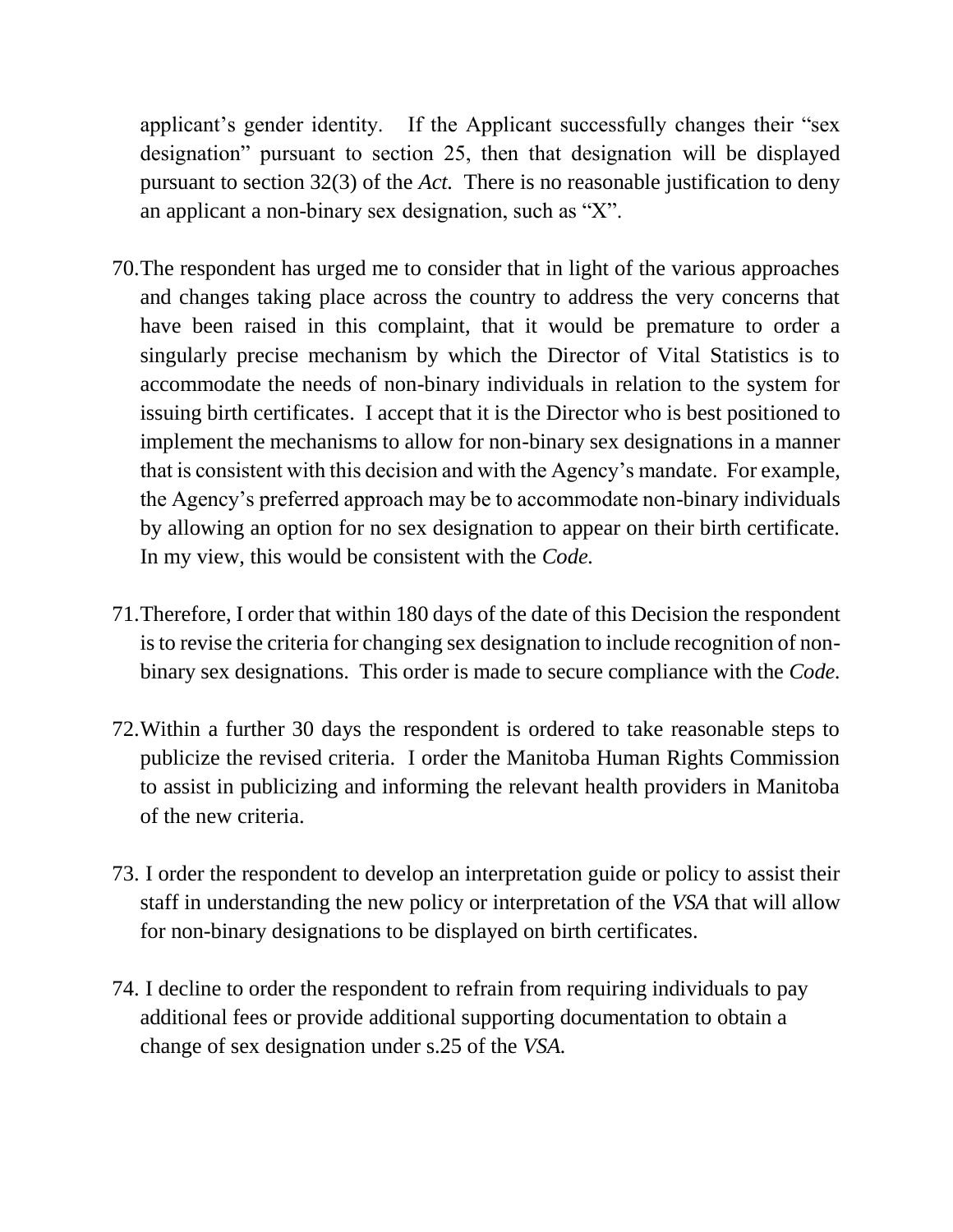75.In arriving at a just award under section 43(2)(c) I take into account the comments of Adjudicator Sim, in *Emslie v. Doholoco Holdings Ltd,* 2014 CanLII 71723 who quoted the following two part test from *Arunachalam v. Best Buy Canada,*  2010 HRTO 1880 (CanLII) which has been adopted by other tribunals:

[52] I turn now to the relevant factors in determining the damages in a particular case. The Tribunal's jurisprudence over the two years since the new damages provision took effect has primarily applied two criteria in making the global evaluation of the appropriate damages for injury to dignity, feelings and self-respect: the objective seriousness of the conduct and the effect on the particular applicant who experienced discrimination: see, in particular, Seguin v. Great Blue Heron Charity Casino, 2009 HRTO 940 at para. 16 (CanLII).

[53] The first criterion recognizes that injury to dignity, feelings, and self respect is generally more serious depending, objectively, upon what occurred. For example, dismissal from employment for discriminatory reasons usually affects dignity more than a comment made on one occasion. Losing long-term employment because of discrimination is typically more harmful than losing a new job. The more prolonged, hurtful, and serious harassing comments are, the greater the injury to dignity, feelings and selfrespect.

[54] The second criterion recognizes the applicant's particular experience in response to the discrimination. Damages will be generally at the high end of the relevant range when the applicant has experienced particular emotional difficulties as a result of the event, and when his or her particular circumstances make the effects particularly serious. Some of the relevant considerations in relation to this factor are discussed in Sanford v. Koop, 2005 HRTO 53 (CanLII) at paras. 34-38.

76.The respondent submits that, effectively, there is no evidence that the complainant was harmed by having to produce their Manitoba Birth Certificate. The complainant confirmed that they would rely on a driver's licence to purchase tobacco or liquor, the complainant never recalled using a form of birth certificate to establish their age. The complainant was able to obtain a non-binary driver's licence and birth certificate without having a birth certificate that displayed a non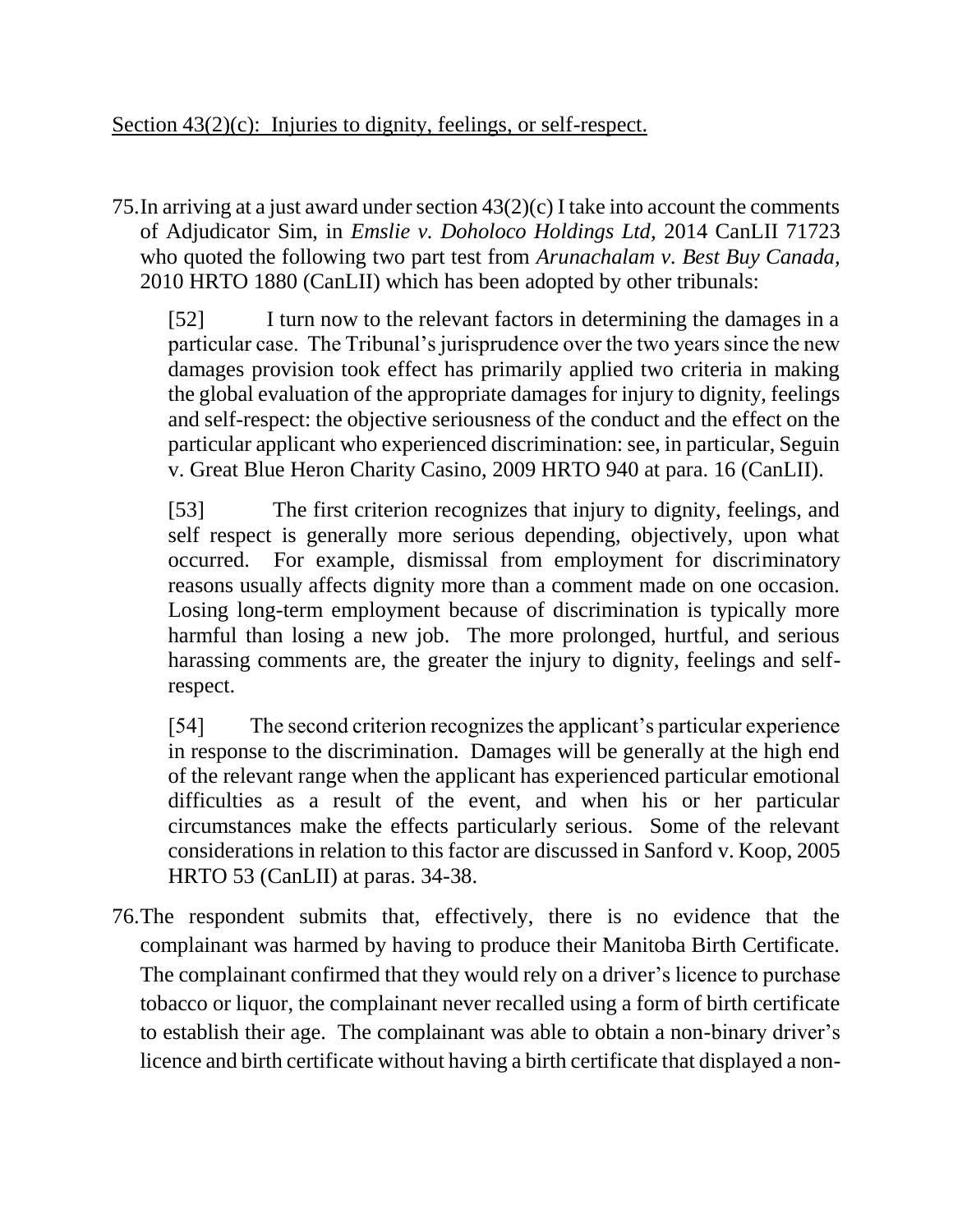binary designation. The respondent denies responsibility for how third parties may act in relation to gender incongruent documents being produced.

## *First Criteria: Objective assessment of injury to dignity, feelings, and self respect*

- 77.In my view, from an objective perspective, I find the seriousness of the conduct to be the high end. Gender identity is a part of our concept of selfhood. The Director's practice to not allow non-binary designations of sex designation and only permit male or female designations was effectively the government refusing to acknowledge T.A.'s agency and personhood.
- 78.The difficulties faced by trans and non-binary individuals in our society are many. Human rights tribunals have long recognized the disadvantages faced by trans people, and non-binary individuals in society. That is why the *Code* was updated to recognize and protect gender identity. This protection was legislated in the *Code* before the *Agency* refused to issue a birth certificate with a non-binary sex designation to the complainant. Effectively, the practice of the *Agency* sent a message to the complainant that the *Code's* protection of "gender identity" was illusory.

## *Second Criteria: The Applicant's particular experience*

79.The complainant identifies as a queer, specifically pansexual, person of colour through their South African heritage in addition to non-binary. In early 2012, T.A. decided that they would like to pursue changes in sex designations for all of their identity documents. T.A. was "severely ill" at the time and experienced periods of hospitalization. T.A. was on long-term disability from work. T.A. decided it was important to their health and well-being to take steps to address the ongoing discrimination that T.A. had been facing in terms of their legal identity documents – specifically the binary sex designation. T.A. also experienced periods of "street homelessness" and difficulties accessing medical care. T.A. testified that the stress of undertaking these proceedings at times affected their health. T.A. also testified that there were significant costs associated to these proceedings.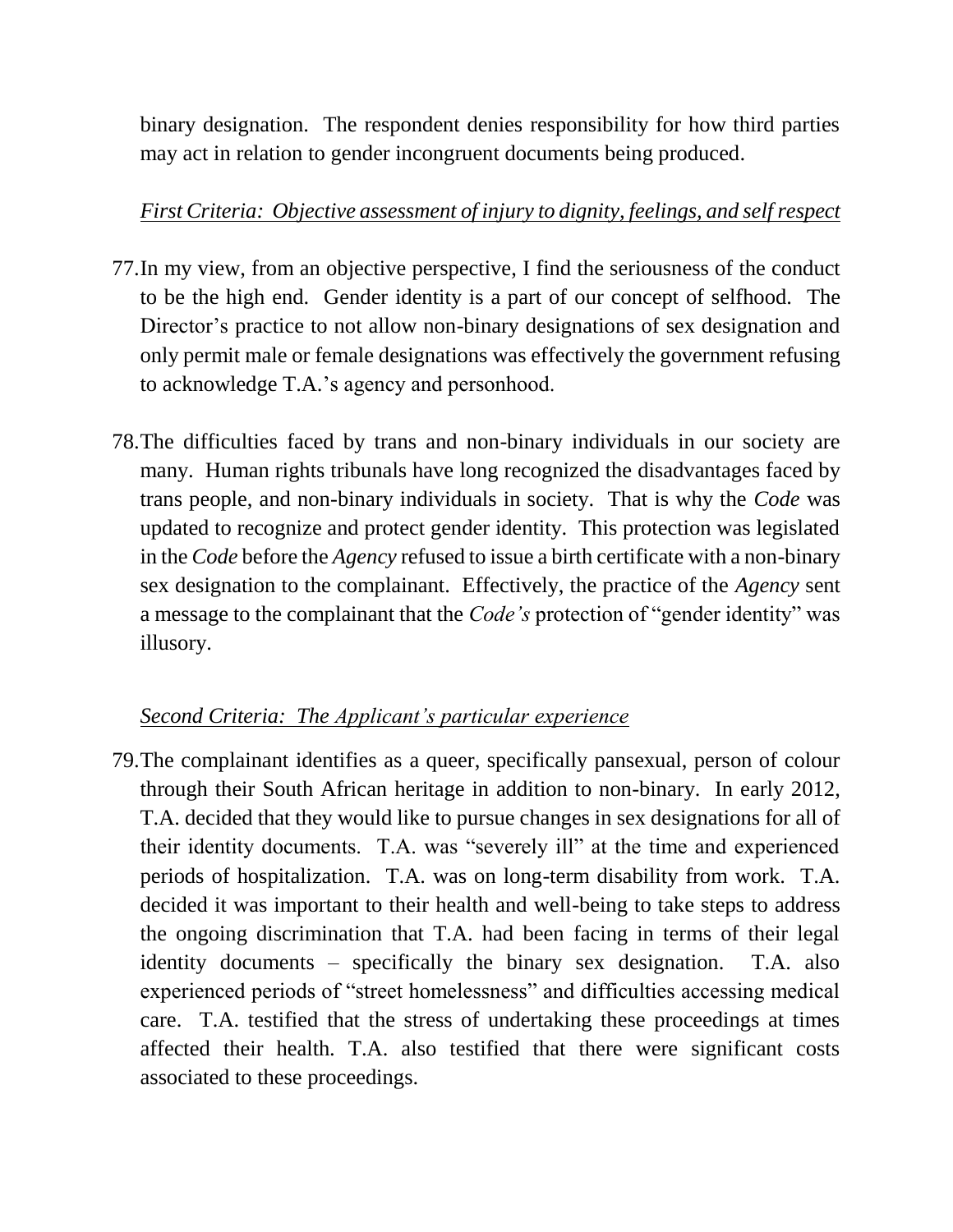- 80.I accept that the respondent is not directly responsible for the discrimination that T.A. faced by third parties. I also accept that the respondent likely was unaware of the many struggles that T.A. was facing when T.A. was denied a non-binary birth certificate. However, the plight of trans and non-binary individuals is and was well-known in 2013/2014. The respondent knew or ought to have known that people living as trans or non-binary are already facing multiple barriers in society.
- 81.Taking both factors into consideration, I conclude that the award for injury to dignity, feelings and self-respect must be significant. I accept the request by the Commission and the complainant and order an award of \$50,000 payable in 60 days from the date of this decision.

#### Section 43(3): Exemplary Damages

- 82.The complainant, but not the Commission, seeks exemplary damages of \$25,000. The complainant argues that exemplary damages should be awarded because the respondent is the government. Counsel for the complainant argues that we expect a different level of scrutiny and leadership from our governments, particularly with respect to legislation that is supposed to protect gender identity.
- 83.Section 43(2)(d) of the *Code* requires a finding of "malice or recklessness" to have been involved in the contravention. This section has been interpreted to require "deliberate and planned abuse of authority." (See *C.R. v. Canadian Mental Health Association Westman Region Inc.,* 2013 CanLII 125). In this case, when I consider the evidence of the Director who testified at trial, I am satisfied there was no malice or recklessness on the Agency's part nor deliberate and planned abuse of authority. Therefore, I decline to make an order under this section.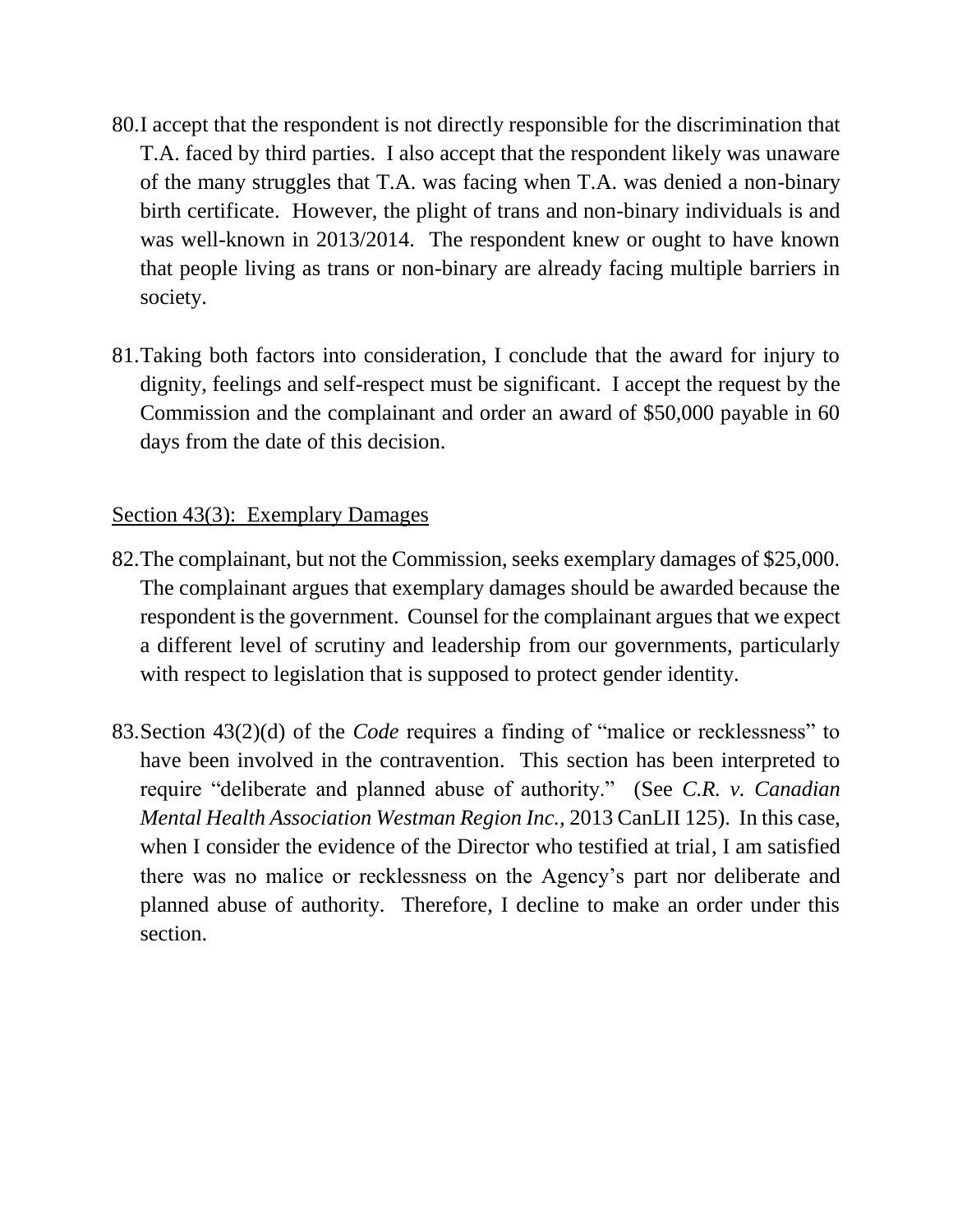84.This tribunal makes the following orders:

- 1. Within 180 days of the date of this Decision the respondent is to revise the criteria for changing sex designation to include recognition of nonbinary sex designations on Manitoba birth certificates.
- 2. Within a further 30 days the respondent is required to take reasonable steps to publicize the revised criteria.
- 3. I order that the Manitoba Human Rights Commission assist in publicizing and informing the relevant health providers for trans and non-binary individuals in Manitoba of the new criteria.
- 4. An award of \$50,000 payable to T.A. in 60 days from the date of this decision.

DATED: 4<sup>th</sup> day of November 2019

**Adjudicator Dan Manning**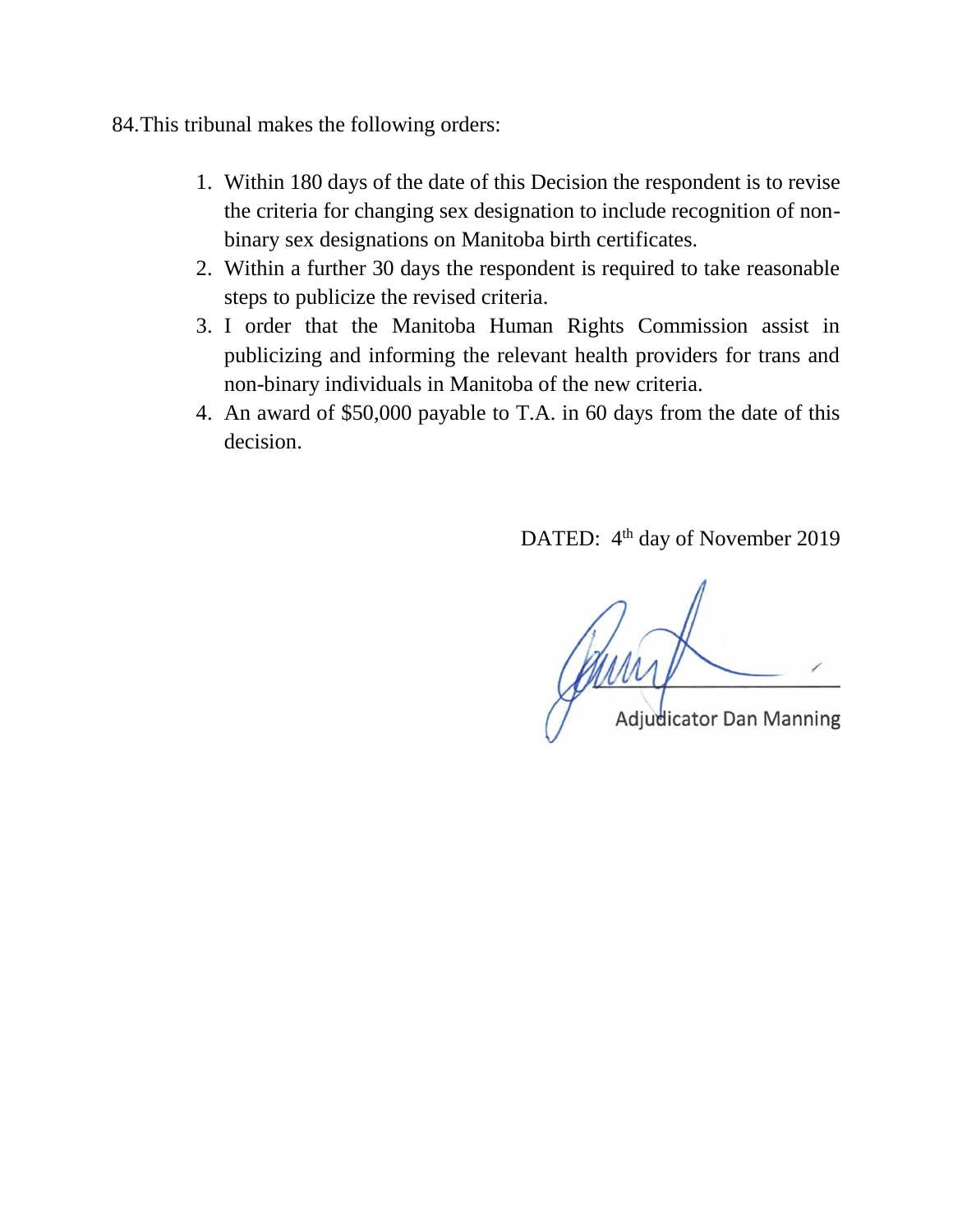# **PUBLICATION BAN**

1. The *Code* provides the following relevant provisions with respect to publication bans.

[39\(3\)](https://web2.gov.mb.ca/laws/statutes/ccsm/h175f.php#39(3)) Every hearing shall be open to the public, but in order to prevent undue prejudice to any party or witness, the adjudicator may prohibit publication or broadcasting of the identity of the party or witness until the adjudicator's final decision has been rendered.

[39\(5\)](https://web2.gov.mb.ca/laws/statutes/ccsm/h175f.php#39(5)) The adjudicator shall cause sound recordings to be made of the proceedings at the hearing and shall make copies of the recordings and the documents filed at the hearing available on reasonable conditions for review or reproduction by any party who so requests.

[46\(3\)](https://web2.gov.mb.ca/laws/statutes/ccsm/h175f.php#46(3)) The adjudicator may direct the Commission to delete any information that would disclose the identity of a party or a witness at the hearing from a decision, order or statement of reasons made available to the public under subsection (2) if the adjudicator believes that the disclosure would cause undue prejudice or hardship to the party or witness.

- 1. At the commencement of the hearing, publication bans were requested to protect the identity of the Complainant.
- 2. The complainant advised me that the disclosure of the identity of T.A. could lead to significant risk of injury or harm given the potential for prejudicial behaviour directed towards them as a pangender individual. T.A. is concerned about possible physical or verbal attacks and harassment against them if they were to be publicly identified as pangender.
- 3. Additionally, the complainant sought a publication ban with regards to private health and medical information which could identify the complainant. I was advised that given the small size of the trans community it would take only a little amount of information to glean the identity of the complainant.
- 4. At the hearing, I granted a publication ban with regards to any information that would disclose the identity of the complainant pursuant to section 39(3) and